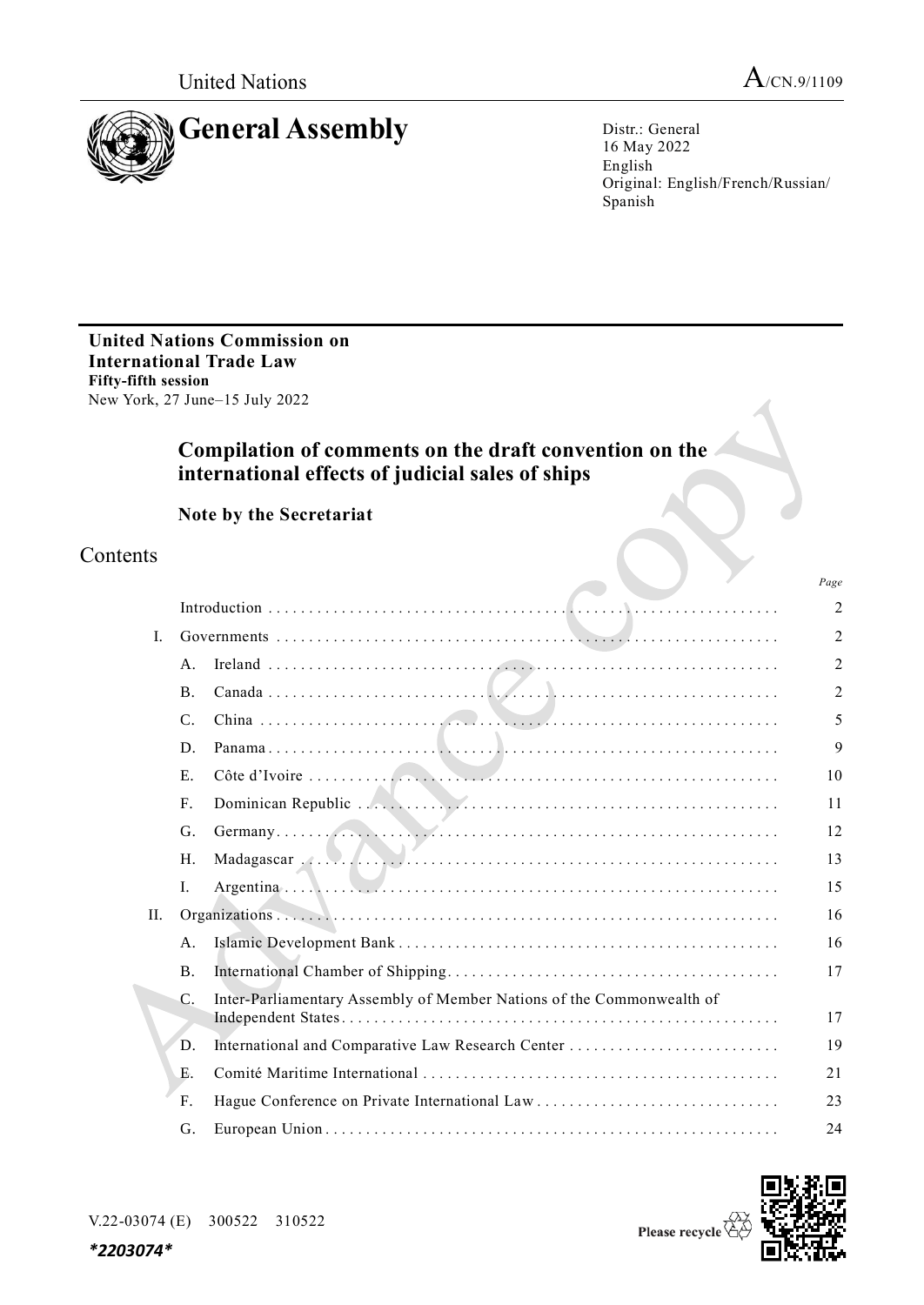# **I. Introduction**

1. This document reproduces comments received from Governments and international organizations on the draft convention on the international effects of judicial sales, as contained in the annex to  $A/CN.9/1108$ . The comments are reproduced in the order in which they were received.

2. For consistency and to facilitate their consideration by the Commission, the comments have been edited and reformatted. In particular:

(a) Suggested additions in the comments are underlined, while suggested deletions appear as strikethrough text;

(b) References to particular paragraphs of the preamble of the draft convention have been modified so that the opening line ("[t]he States Parties to this Convention") is not counted as the first paragraph.

3. Linguistic changes to ensure consistency between the various language versions of the draft convention have not been reproduced. Such suggestions will be considered in finalizing the text in the six official languages of the United Nations.

## **I. Governments**

## **A. Ireland**

[Original: English] [5 May 2022]

While recognizing that the new obligations will only apply to Ireland if it becomes a party to the Convention, Ireland acknowledges the benefits of a further unification of maritime law. It is also acknowledged that the purpose of this international convention is to provide the legal framework under which the free and unencumbered title in a vessel purchased in a judicial sale would be recognized by States parties. This would assist in ensuring increased certainty and transparency for international trade to operate efficiently and effectively.

In principle, Ireland supports any international agreement which has this objective. Ireland acknowledges the extensive work of the Secretariat, delegations and NGOs who have participated in the drafting process.

## **B. Canada**

[Original: English] [6 May 2022]

## **Preamble, second paragraph**

The word "both" should be placed after "in" because "both" should not be placed before a preposition ("in") in the absence of a second proposition. The words "as well as" should be replaced by "and". The word "and" is needed before the penultimate item in the list that is introduced by "Mindful of". The word "a" should be inserted between "as" and "means".

"Mindful of the crucial role of shipping in international trade and transportation, of the high economic value of ships used both in both seagoing and inland navigation, as well as and of the function of judicial sales as a means to enforce maritime claims,"

#### **Preamble, fourth paragraph, article 6, article 9**

We suggest using the singular form for "effect". The singular is used for "effect" in the body of article 6 as well as in the title and body of article 10.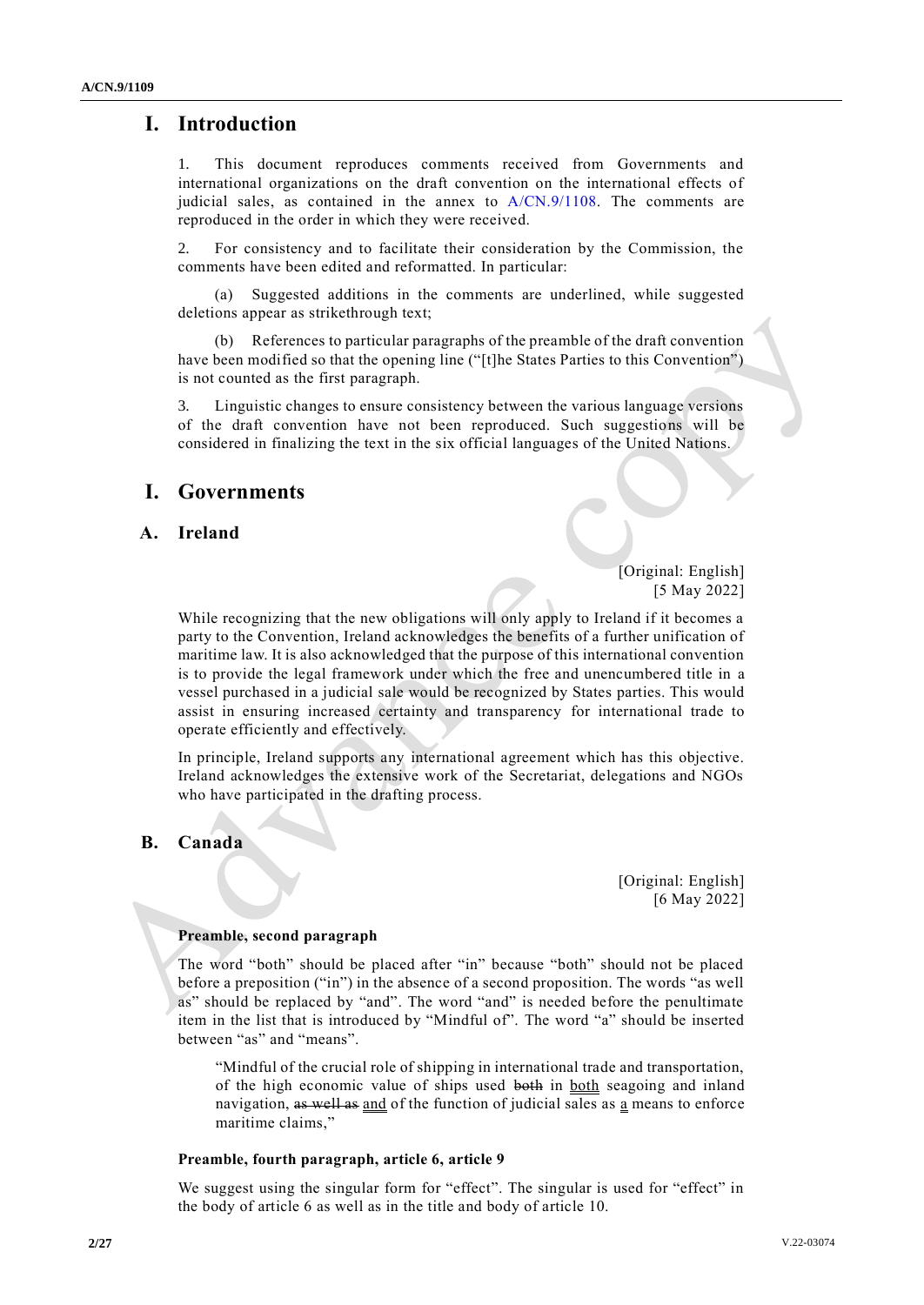#### **Preamble, fourth paragraph**

We propose removing the reference to "unencumbered of pre-existing liens" and add a reference to "clear of any mortgage or hypothèque" as set out below. This would align the preamble with the definition of "clean title" and avoid introducing the word "unencumbered" which does not appear elsewhere in the instrument. In addition, the reference to "liens" is not needed since it is a type of charge (see definition of "charge") and the word "charge" appears in the fourth paragraph.

"*Wishing*, for that purpose, to establish uniform rules that promote the dissemination of information on prospective sales to interested parties and give international effects to judicial sales of ships sold free and clear of any mortgage or hypothèque unencumbered of pre-existing liens and of any charges, including for ship registration purposes,"

#### **Article 4(4)**

The words "to this Convention" should be deleted to harmonize with article  $5(2)$ where there is no such wording after the reference to Appendix II.

## **Article 9(3)**

The comma after "effects of a judicial sale" could be deleted to make it clear that the "for which a certificate has been issued…" wording is not parenthetical/descriptive, but rather defines the judicial sales that are meant to be captured by this paragraph.

### **Articles 12, 14 and 20**

The words "convention, treaty or" could be deleted. Listing "convention, treaty or agreement" is not ideal wording as these three words are synonyms, making two of them redundant. Article  $2(1)(a)$  of the Vienna Convention on the Law of Treaties (1969) defines "treaty" as "an international agreement concluded between States in written form and governed by international law, whether embodied in a single instrument or in two or more related instruments and whatever its particular designation". This makes it clear that using either "treaty" or "agreement" would cover treaties, agreements, conventions, protocols, etc.

#### **Article 18**

The number "19" should be changed to "22" and the number "20" to "23" because these should be references to the articles on entry into force and amendment, and the article numbering has been affected by the insertion of three articles.

#### **Article 20**

Article 20(1): The word "paragraph" preceding "1 or 2 of article 7…" should be singular given that "or" is used.

Article 20(2): If the words "convention, treaty" are not deleted as suggested above, the word "or" should be added in front of "agreement". The word "or" is needed here before the penultimate item in the list that is introduced by "any other international " in order to close off that list. Otherwise, the reference to "applicable law" becomes the final item in that list and must be read as "any other international applicable law", which is not the intended meaning.

It would be better not to capitalize the word "convention" when referring to the Convention Abolishing the Requirement of Legalisation for Foreign Public Documents (1961) (e.g. "also a party to that Convention…") to avoid confusion with "this Convention".

### **Article 21**

Article  $21(3)$ : We suggest deleting the last sentence of article  $21(3)$  as it is inconsistent with paragraph 1 of this article. Paragraph 1 stipulates that declarations shall be made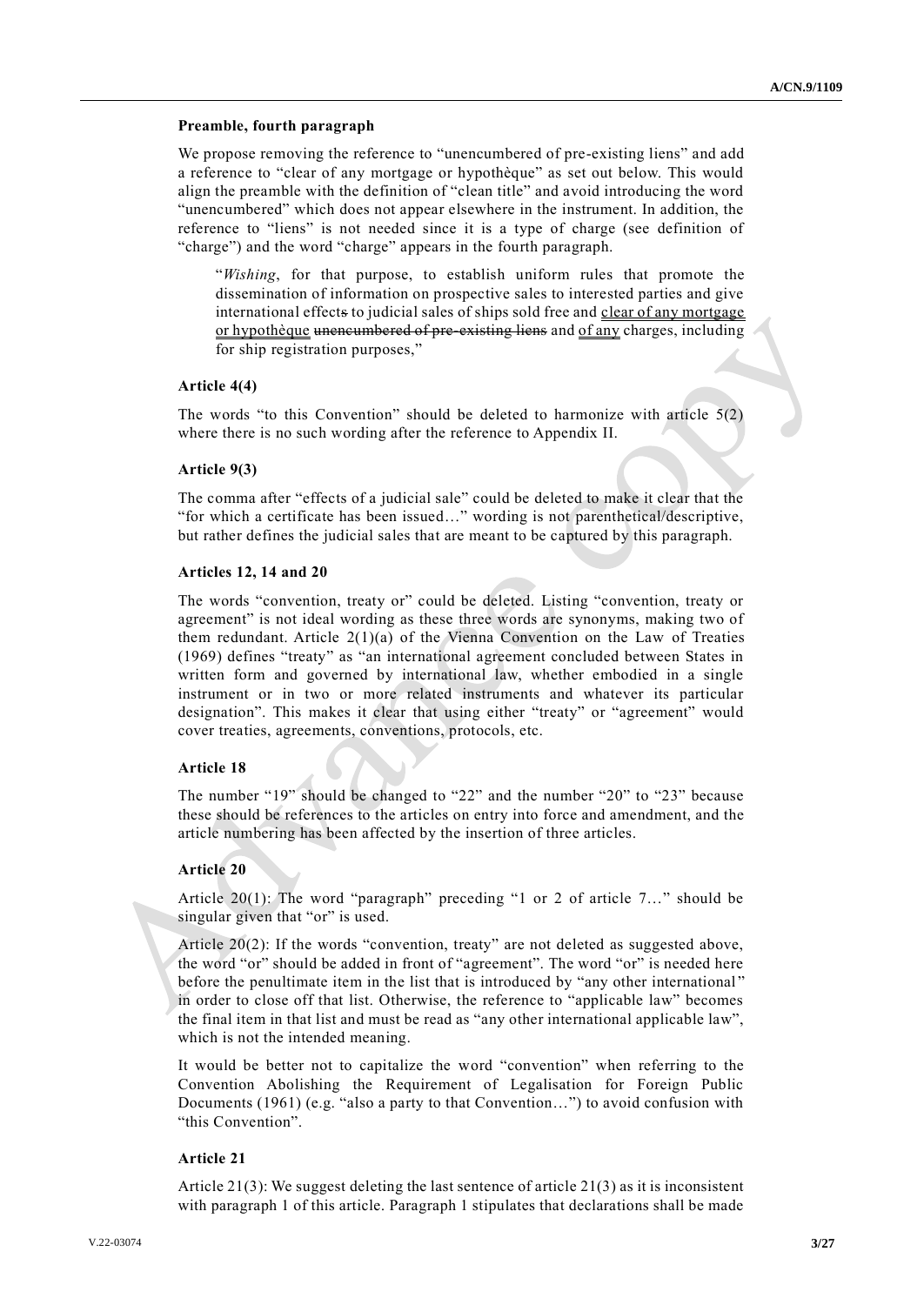(or confirmed) at the time of ratification. Therefore, they cannot be made after entry into force of the Convention for that State. Declarations can only be modified (or withdrawn) after entry into force of the Convention for the declaring State. In that case, the timeline is set out under paragraph 4 of this article.

Article 21(4): Presumably a "modification" is the same thing as an "amendment" to a declaration mentioned in article 19(2). We suggest using the same word for consistency.

Article 21(4): If a declaration is modified or withdrawn less than six months before entry into force of the Convention for the declaring State, article 21(4) suggests the modification or withdrawal would take effect six months after notification of the modification or withdrawal, which would be later than the entry into force of the Convention for that State. In order to avoid this outcome, it should be specified that a modification or withdrawal of a declaration that is notified before entry into force of the Convention for the declaring State takes effect simultaneously with that entry into force. (Paragraph 3 makes a similar stipulation with respect to the initial declaration.)

## **Article 22**

Article 22(2): If the wording in square brackets is retained, then "The Convention" should be changed to "This Convention" for consistency with the rest of the references to "this" Convention.

Article 22(2): If Article 21 is not retained, we suggest adding the following text to the end of Article 22(2):

"If the depositary receives the notification of the declaration before entry into force of this Convention in respect of the State concerned, this Convention shall enter into force for that territorial unit simultaneously with the entry into force of this Convention in respect of the State concerned."

If text to this effect is not added, then article  $22(2)$  will apparently have the result that, if the Convention is extended to a territorial unit via a modification/amendment to a declaration and that modification/amendment is notified to the depositary less than six months before entry into force of the Convention for the declaring State, the Convention will enter into force in that territorial unit six months after notification of the modification, which would be later than the entry into force of the Convention for that State. We would like to avoid that outcome.

Furthermore, our suggested added text addresses another issue as it underscores that the Convention cannot enter into force for a territorial unit before it enters into force for the State. It provides clarity and consistency in case: (1) the declaration is made upon signature (as permitted by articles 19 and 21), which would normally occur *more* than six months before entry into force, or (2) the first or second State to ratify makes the declaration *more* than six months before entry into force of the Convention for that State.

## **Article 23(4)**

The words "to the Convention" should be deleted for consistency with the other references to the "States Parties".

## **Article 24(2)**

The words "the Convention" should be changed to "this Convention" for consistency with the rest of the references to "this" Convention.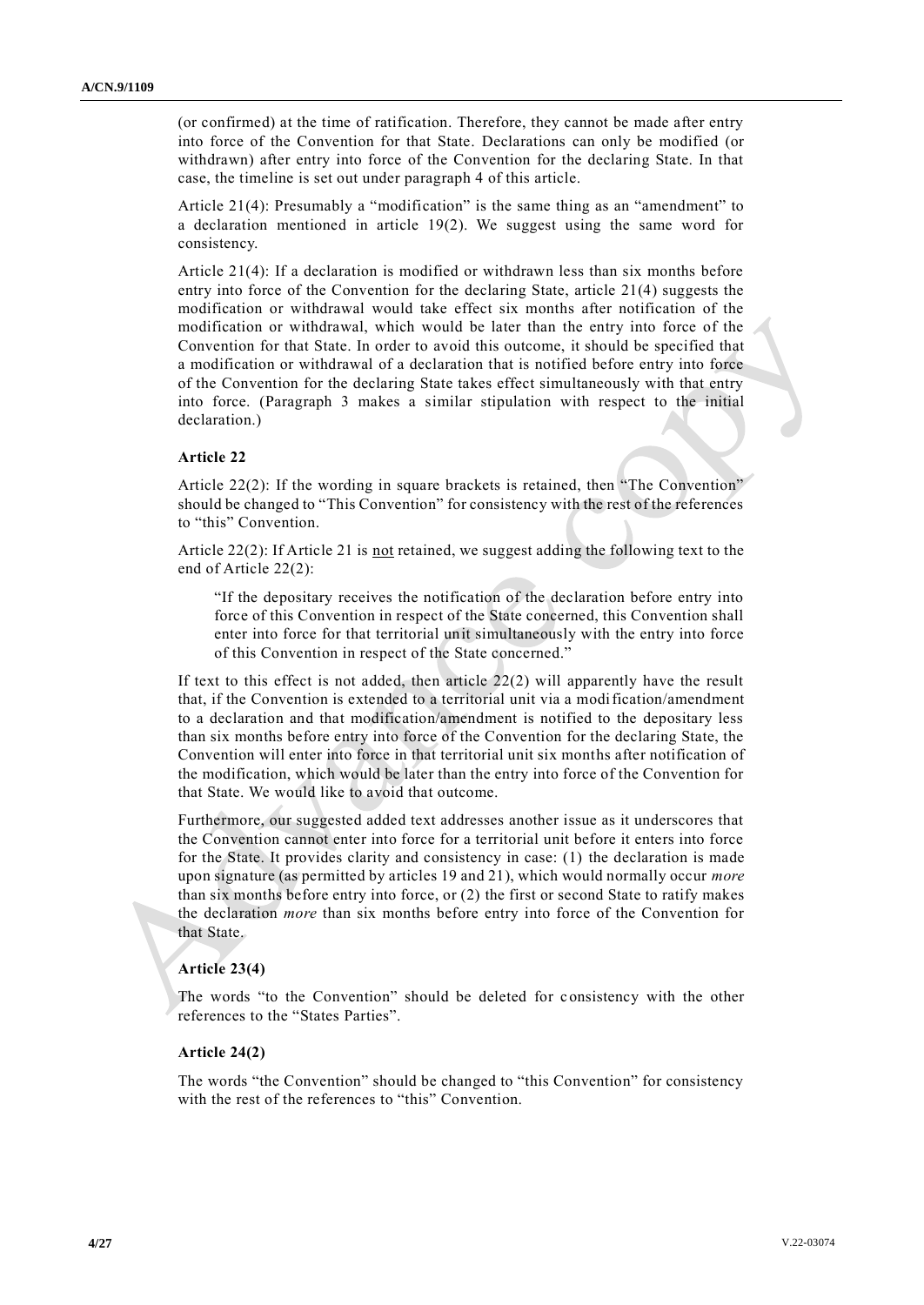[Original: English] [6 May 2022]

#### **Preamble, second paragraph**

It is proposed that (1) the word "a" should be inserted before the word "means", (2) the words "secure and" should be inserted before the word "enforce", and (3) the words "maritime claims" should be replaced by the words "claims against shipowners". And, after the above proposed changes, the last sentence of this paragraph will read as follows:

"..., as well as of the function of judicial sales as a means to secure and enforce maritime claims against shipowners."

It is to be noted that (1) judicial sales of ships are also used in many jurisdictions to enforce non-maritime claims against shipowners, and (2) the insertion of the words "and secure" may better reflect the prevailing practice in many jurisdictions that judicial sales of ships also function as a means of securing claims against shipowners.

## **Preamble, fourth paragraph**

It is proposed that the words "liens and" should be deleted and the words "and mortgages or hypothèques" should be inserted after the word "charges", and after the changes the fourth paragraph will read as follows:

"Wishing, for that purpose, to establish uniform rules that promote the dissemination of information on prospective sales to interested parties and give international effects to judicial sales of ships sold free and unencumbered of pre-existing liens and charges and mortgages or hypothèques, including for ship registration purposes,"

It is to be noted that the word "charge" is defined in article 2 and the definition includes "lien" but excludes "mortgages or hypothèques", and the proposed changes are also in line with the definition on clean title in article 2.

## **Article 1**

It is proposed that the word "international" should be inserted before the word "effects", and article 1 after the proposed change will read as follows:

"This Convention governs the international effects of a judicial sale of a ship that confers clean title on the purchaser."

It is to be noted that the insertion of the word "international" may better reflect the true intention of this convention, i.e. to govern the international effects but not the domestic effects of a judicial sale of a ship, and to align it with article 6.

#### **Article 2(a)(i)**

It is proposed that the words "or public tender" should be inserted after the words "public auction", and this subparagraph will read as follows:

> "(i) Which is ordered, approved or confirmed by a court or other public authority either by way of public auction or public tender or by private treaty carried out under the supervision and with the approval of a court; and"

It is to be noted that in Hong Kong SAR, which maintains a common law system, and also in some other common law jurisdictions, "public tender" is a popular way of judicial sale but may not be clearly covered by "public auction".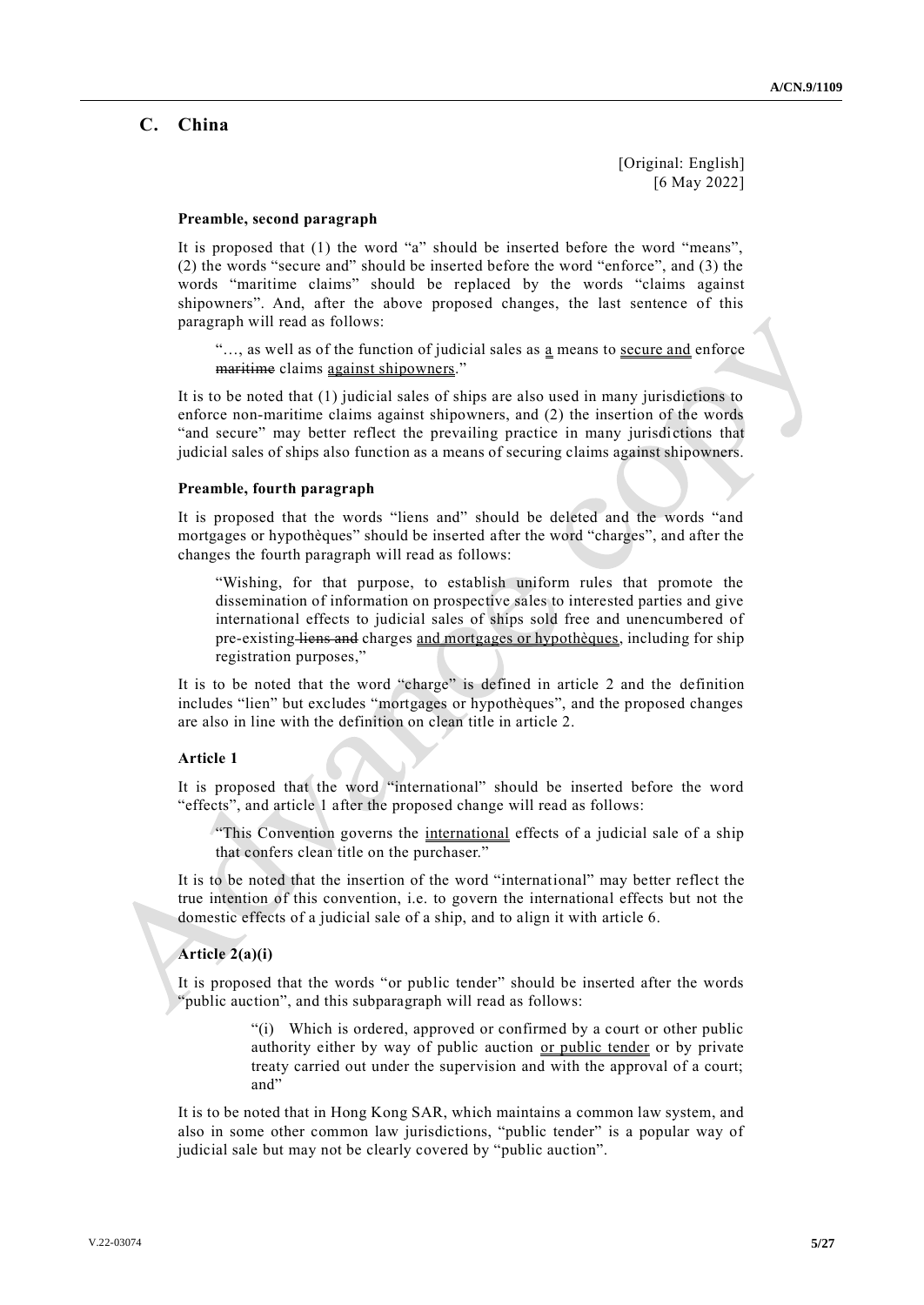## **Article 3(1)(a) and (b)**

It is proposed that the word "was" in these subparagraphs should be replaced by the word "is", and this paragraph will read as follows:

- "1. This Convention applies only to a judicial sale of a ship if:
	- (a) The judicial sale  $\frac{1}{12}$  conducted in a State Party; and

(b) The ship was is physically within the territory of the State of judicial sale at the time of the sale."

## **Article 4(3)(a)**

It is proposed that (1) the word "register" should be replaced by the word "registry" and (2) the word "in" should be replaced by the word "with" accordingly, and after the changes this subparagraph will read as follows:

"(a) The registry of ships or equivalent register in registry with which the ship is registered;"

It is to be noted that a "register" may not be accepted as one of the listed recipients of the notice of judicial sale.

## **Article 4(3)(d)**

It is proposed that the word "owner" should be replaced by "owner(s)", and this subparagraph will read as follows:

"(d) The owner(s) of the ship for the time being; and"

It is to be noted that this proposed change is for the purpose of keeping consistency with article  $5(2)(h)$  and Appendix II, item 5.

#### **Article 5(1)**

It is proposed that the word "other" should be inserted before the words "public authority", and this paragraph will read as follows:

"1. Upon completion of a judicial sale that conferred clean title to the ship under the law of the State of judicial sale and was conducted in accordance with the requirements of that law and the requirements of this Convention, the court or other public authority that ordered, approved or confirmed the judicial sale or other competent authority of the State of judicial sale shall, in accordance with its regulations and procedures, issue a certificate of judicial sale to the purchaser."

It is to be noted that this change is for the purpose of keeping consiste ncy with article  $2(a)(i)$  and article  $5(2)(e)$ .

#### **Article 5(2)(f)**

It is proposed that (1) the word "register" in the first place should be replaced by the words "the registry", (2) the word "ships" should be replaced by the word "ship", (3) the word "register" in the second place should be replaced by the word "registry", and (4) the word "in" should be replaced by the word "with" accordingly. And, after the changes, this subparagraph will read as follows:

"(f) The name of the ship and register the registry of ships or equivalent register in registry with which the ship is registered;"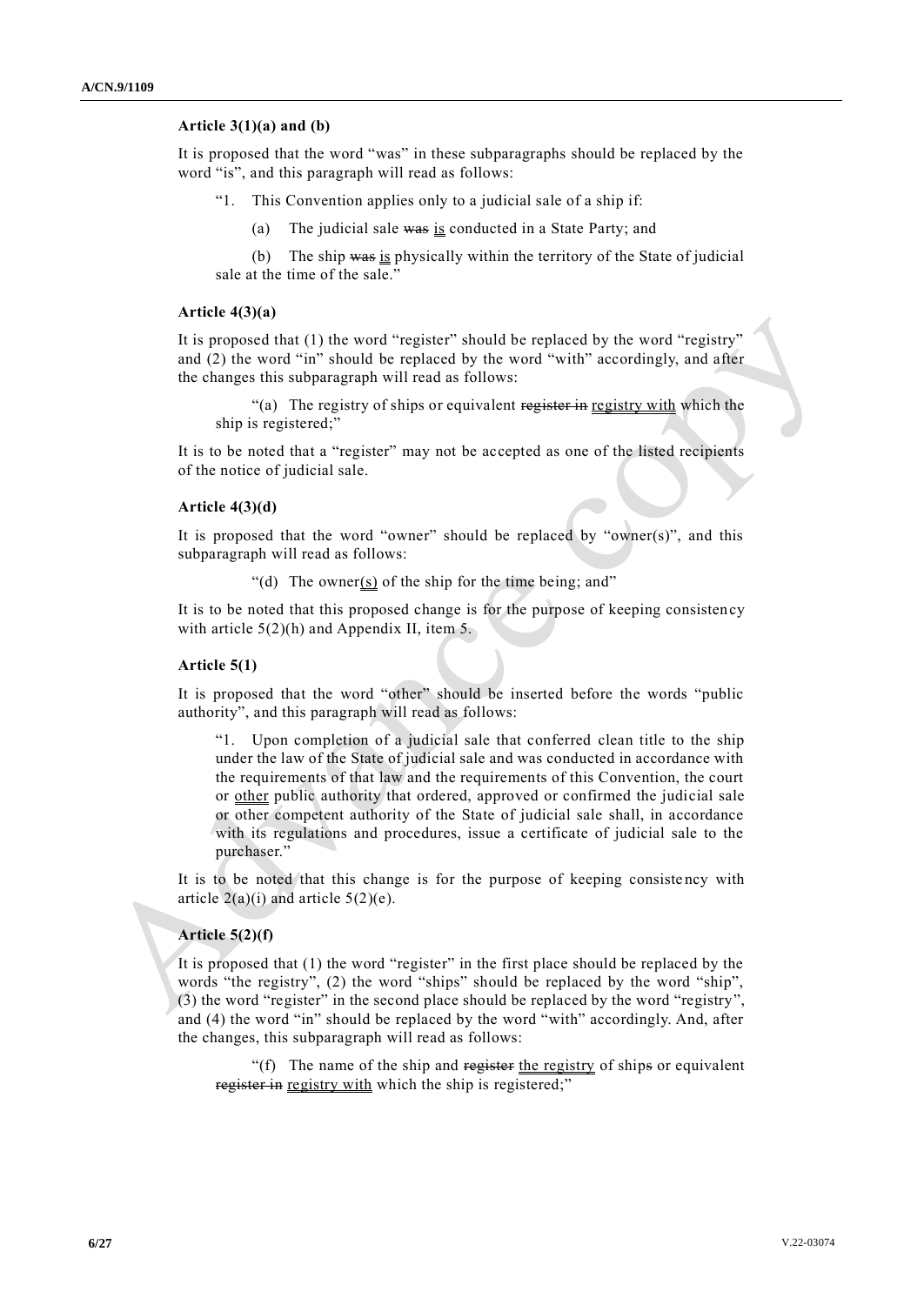## **Article 7(1)(a)**

It is proposed that the words "from the register" should be inserted after the word "delete", and this subparagraph will read as follows:

"(a) Delete from the register any mortgage or hypothèque and any registered charge attached to the ship that had been registered before completion of the judicial sale;"

It is to be noted that this change is for the purpose of keeping grammatical consistency with article  $7(1)(b)$ .

### **Article 7(5)**

It is proposed that (1) the words "paragraphs 1 and 2" should be replaced by the words "the preceding paragraphs", and (2) the words "the registrar or other competent authority" should be replaced by the word "registration", and after the changes this paragraph will read as follows:

"5. The preceding paragraphs Paragraphs 1 and 2 do not apply if a court in the State of registration the registrar or other competent authority determines under article 10 that the effect of the judicial sale under article 6 would be manifestly contrary to the public policy of that State."

It is to be noted that (1) paragraphs 3 and 4 should also not be applicable in the given circumstance, and (2) the replacement of the words "the registrar or other competent authority" by the word "registration" may simplify the wording and avoid any confusion that the "other competent authority" is also the subject as the "court".

## **Article 8(4)**

It is proposed that the words "paragraphs 1 and 2" should be replaced by the words "the preceding paragraphs", and after the change this paragraph will read as follows:

"1. The preceding paragraphs Paragraphs  $1$  and  $2$  do not apply if the court or other judicial authority determines that dismissing the application or ordering the release of the ship, as the case may be, would be manifestly contrary to the public policy of that State."

It is to be noted that paragraph 3 should also not be applicable in the given circumstance.

## **Article 19(2)**

It is proposed to delete article 19(2) while article 21(4) is retained.

It is to be noted that this is to avoid duplication.

## **Article 20(1)**

It is proposed to revise article  $20(1)$  to read as follows:

"1. A State that is party to the Convention Abolishing the Requirement of Legalisation for Foreign Public Documents (1961) may [, at the time of signature, ratification, acceptance, approval or accession or at any time thereafter, ]declare that, notwithstanding article 5, paragraph 4, if a certificate of judicial sale produced under paragraphs 1 or 2 of article 7 emanates from another State that is also party to that Convention, the registrar or other competent authority of the State may request the production addition of a certificate issued under that Convention. [A certificate issued under that Convention shall not be rejected on the sole ground that it is in electronic form.] [The declaration shall be notified to the depositary and may be withdrawn at any time.]"

As regards the addition of the words "or at any time thereafter", it is to be noted that under the current language, declarations under article  $20(1)$  can only be made at "the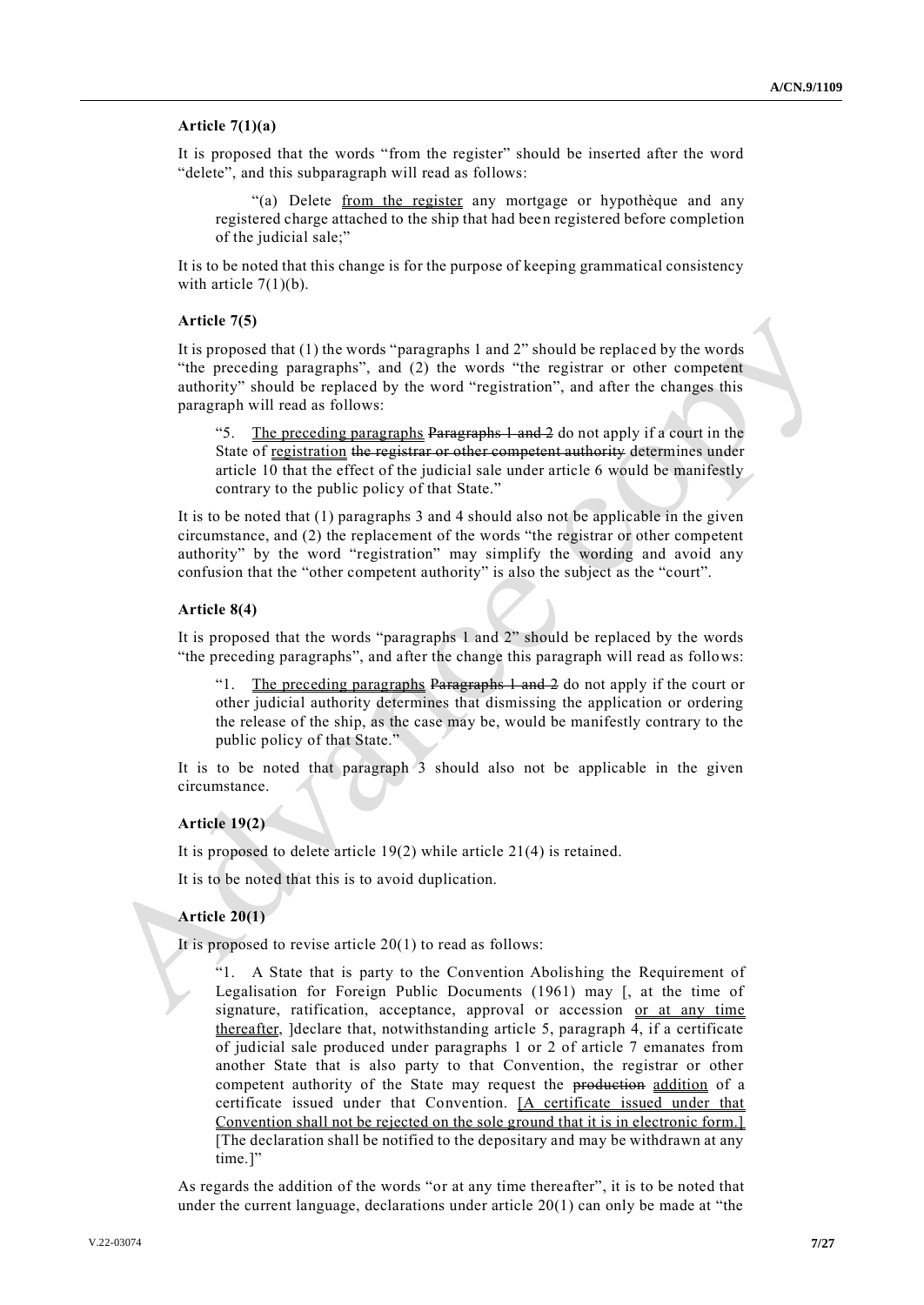time of signature, ratification, acceptance, approval or accession", but cannot be made thereafter. This would mean that if a State becomes a party to the Apostille Convention after the time of its signature, ratification, acceptance, approval or accession to this convention, it would not be able to make a declaration under article 20(1). Obviously, this is something which should be avoided.

As regards the replacement of "production" by "addition", it is to be noted that according to article 4(1) of the Apostille Convention and paragraphs 265 to 266 of the Apostille Handbook,<sup>1</sup> certificates issued under the Apostille Convention should be securely attached to the underlying public document. The current language "production of a certificate issued under that Convention" may appear to suggest that the said certificate is a separate document from the certificate of judicial sale. For clarity, it is proposed to revise "production" to "addition", which is the term used in Article 3(1) of the Apostille Convention.

As regards the addition of the sentence in square brackets, i.e. "A certificate issued under that Convention shall not be rejected on the sole ground that it is in electronic form", it is to be noted that the Certificates issues by the competent authorities under the Apostille Convention may be in electronic form, especially where the underlying public document is in electronic form. According to article 5(6), the certificate of judicial sale may be in the form of an electronic record. While the current language "certificate issued under that Convention" appears sufficient to cover such electronic certificate, if it is wished the formulation should be made clearer, it may consider adding the sentence in square brackets to article  $20(1)$  or the explanatory notes. The formulation of the additional sentence follows that of article 5(7).

## **Article 21(1)**

If  $(1)$  the above proposal to add "or at any time thereafter" to article  $20(1)$  is accepted; and (2) if the Secretariat's suggestion in paragraph 7 of its cover note to retain article 21 but delete the words in square brackets in articles 18(2), 19(1), 20(1) and 22(2), final sentence (which would mean also deleting the said added words) is also accepted, it is proposed to revise article 21(1) to read as follows:

"1. Declarations under article 18, paragraph  $2$ , and article 19, paragraph 1, and article 20, paragraph 1, shall be made at the time of signature, ratification, acceptance, approval or accession. Declarations under article 20, paragraph 1 may be made at the time of signature, ratification, acceptance, approval or accession, or at any time thereafter. Declarations made at the time of signature are subject to confirmation upon ratification, acceptance or approval."

### **Appendix I (items 9 and 10)**

It is proposed that the word "owner" should be replaced by the word "owner(s)", and these items should be read as follows:

- "9. Name of the owner(s)
- 10. Address or residence or principal place of business of the owner $(s)$ "

It is to be noted that these changes are for the purpose of keeping consistency with articles  $4(3)(d)$  and  $5(2)(h)$ .

## **Appendix I (item 11)**

**\_\_\_\_\_\_\_\_\_\_\_\_\_\_\_\_\_\_**

If the above proposal to add "or public tender" to article  $2(a)(i)$  is accepted, it is further proposed to add an additional item after item 11 as follows:

"12. (*If judicial sale by public tender*) The date, time and place of submission of tenders"

<sup>1</sup> Editorial note: Hague Conference on Private International Law, *Apostille Handbook: A Handbook on the Practical Operation of the Apostille Convention* (2013), available at [https://www.hcch.net/en/publications-and-studies/details4/?pid=5888.](https://www.hcch.net/en/publications-and-studies/details4/?pid=5888)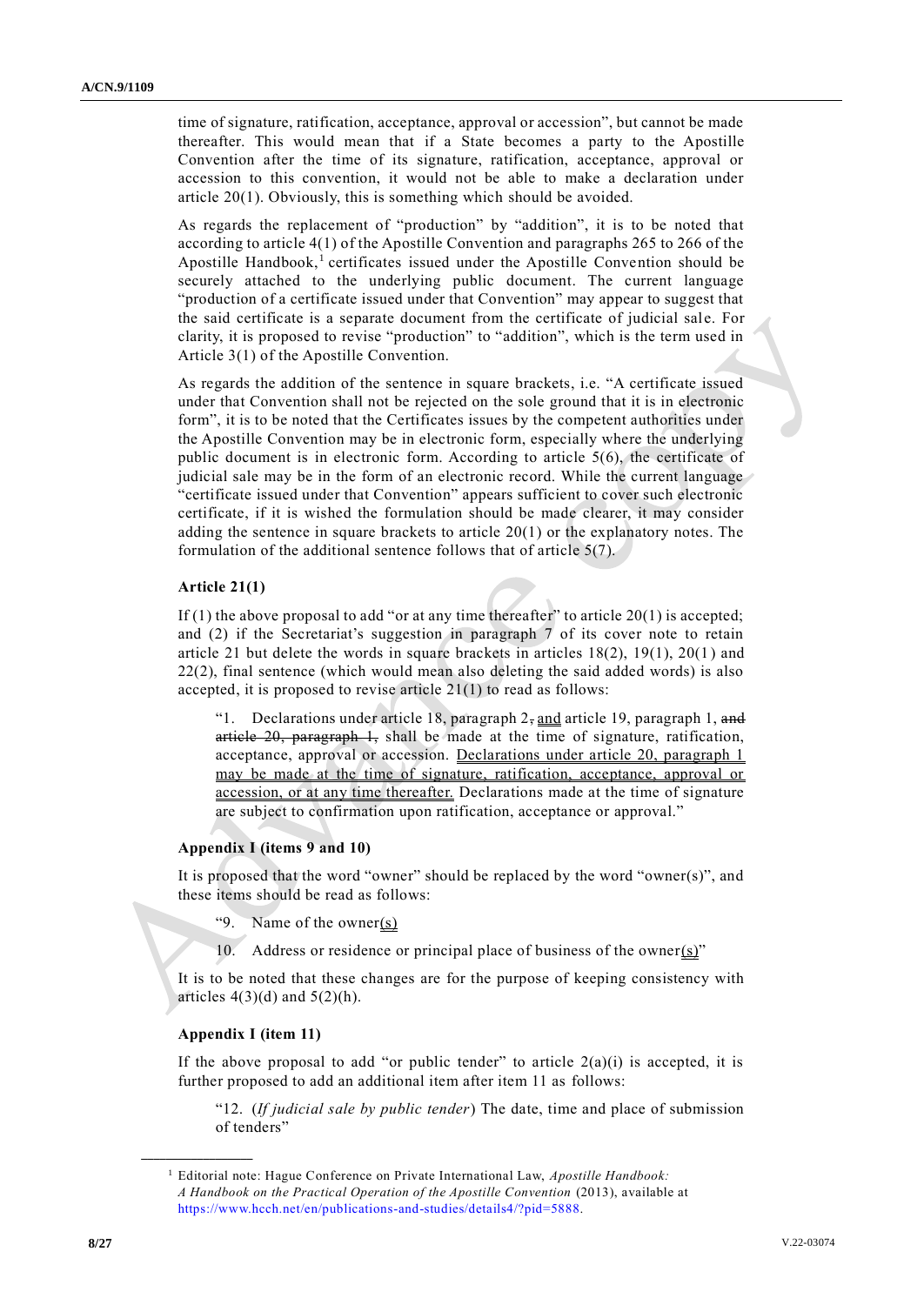If, however, the above proposal to add "or public tender" to article  $2(1)(i)$  is not accepted, it is proposed to (1) add a footnote to item 11 which reads, "In the case of public auction conducted by way of public tender, the date, time and place of submission of tenders."; and (2) state in the explanatory notes that "public auction" is understood to cover public tenders.

It might be worth noting that for a public tender, tenderers are required to submit their tenders to a specified place by a specified date and time. Normally, the tender with the highest price is accepted. The current formulation of item 11 of Appendix I is not entirely appropriate for a public tender process.

Compared to public auction, a tenderer in a public tender cannot learn of the tender prices/bids of other tenderers and then raise its own tender price/bid. That said, public auctions and public tenders are both public competitive bidding processes in nature, and it is understood that public auctions can also be conducted by way of sealed bids.

## **D. Panama**

[Original: Spanish] [6 May 2022]

## **Article 2(e)**

"Charge" means any right whatsoever and howsoever arising which may be asserted against a ship, whether by means of arrest, attachment or otherwise, and includes a maritime lien, lien, encumbrance, right of use or right of retention but does not include a mortgage or hypothèque.

Within the scope established for the definition of "charge", maritime liens are included but mortgages and hypothèques are excluded from the definition. It is important to note that, in Panamanian legislation, article 171 of Act No. 57 of 6 August 2008 establishes which maritime claims are privileged, as well as the order of priority among them, placing maritime mortgages fourth in priority.

For this reason, it would be in our interest for the exclusion that places mortgages and hypothèques outside the scope of this definition to be eliminated and for each country to instead be permitted to decide whether or not to recognize maritime mortgages as maritime liens, according to applicable legislation.

## **Article 2(g)**

"Maritime lien" means any charge that is recognized as a maritime lien or privilège maritime on a ship under applicable law.

As noted in our previous comment, under applicable Panamanian legislation, maritime mortgages are recognized as maritime liens, and mortgagees are ranked fourth in priority relative to the ship's other creditors.

However, the definition of maritime lien retained in the latest version of the draft convention again refers to the term "charge", which is defined previously as excluding maritime mortgages and hypothèques, for which reason we think it appropriate to replace the term "charge" with "claim".

### **Article 4**

For the Panama Ship Registry it is vitally important that the rights acquired by mortgagees and other holders of maritime liens are upheld, and thus that they are able to participate in proceedings and assert their claims in a timely manner.

For this reason we think it necessary for the ship's flag registry to be provided with an acknowledgement of receipt of the notice issued to registered mortgagees, once the judicial sale has been completed, together with the certificate that the purchaser is required to submit to have the ship's registration cancelled.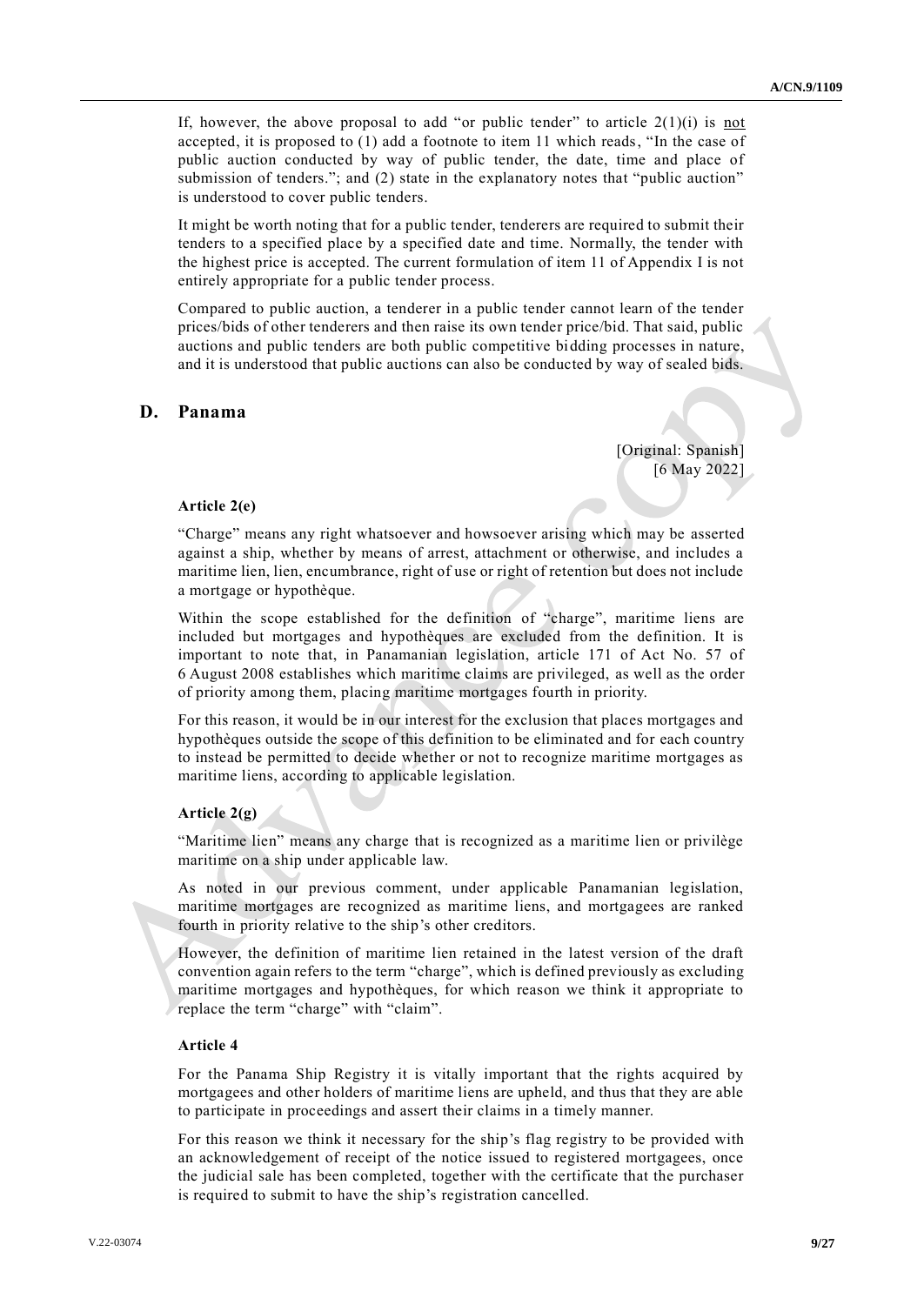The intention behind this observation is to prevent possible claims or applications to avoid the judicial sale on the part of the ship's registered mortgagees and thus ensure that the purchaser is conferred clean title to the ship.

Previous versions of the draft convention set forth the means of giving notice to be used by the State of judicial sale, which included:

(a) registered mail or courier service;

(b) any means of electronic communication [or other suitable means];

(c) any means acceptable to the person to whom the judicial sale is to be notified;

(d) any means provided for in an applicable treaty.

However, article 4(4) of the latest revision of the draft convention states that: "The notice of judicial sale shall be given in accordance with the law of the State of judicial sale, ...". We think it advisable to reinstate the list of means of giving notice with a view to standardizing the relevant procedures, given the differences betwee n national legislation that may exist.

## **Article 5**

We think it appropriate to include the sale price of the ship in the model certificate of judicial sale proposed (Appendix II). It is in our interests that the price be included for purposes of transparency towards holders of maritime liens who might not have been able to participate in the proceedings and assert their claims for payment, such as members of the ship's crew and its suppliers, among others.

As a general rule, the decision or document by means of which a judicial authority confers ownership of a ship upon a third party, as a result of a public auction, includes the ship's sale price.

## **E. Côte d'Ivoire**

[Original: French] [9 May 2022]

#### **General comment**

The provisions of the draft convention are not contrary to the applicable community provisions, namely articles 293 and 294 of the OHADA Uniform Act organizing Summary Debt Collection Procedures and Measures of Execution, or to the provisions of Ivorian law on the matter, in particular article 282 of the Maritime Code, Act No. 2017-442 of 30 June 2017:

"Once the award is made, in addition to transferring ownership of the ship sold, the following effects are produced:

- Mortgages and liens cease to attach to the ship;
- The duties of the master of the ship cease."

#### **Observations on the form**

The French appears to be a literal translation and contains some terms in English.

Concerning the title ("International effects of a judicial sale"), on reading the provisions of article 6, it appears that the effects concerned are those linked to the holding of the certificate of judicial sale and not those linked to the judicial sale in general.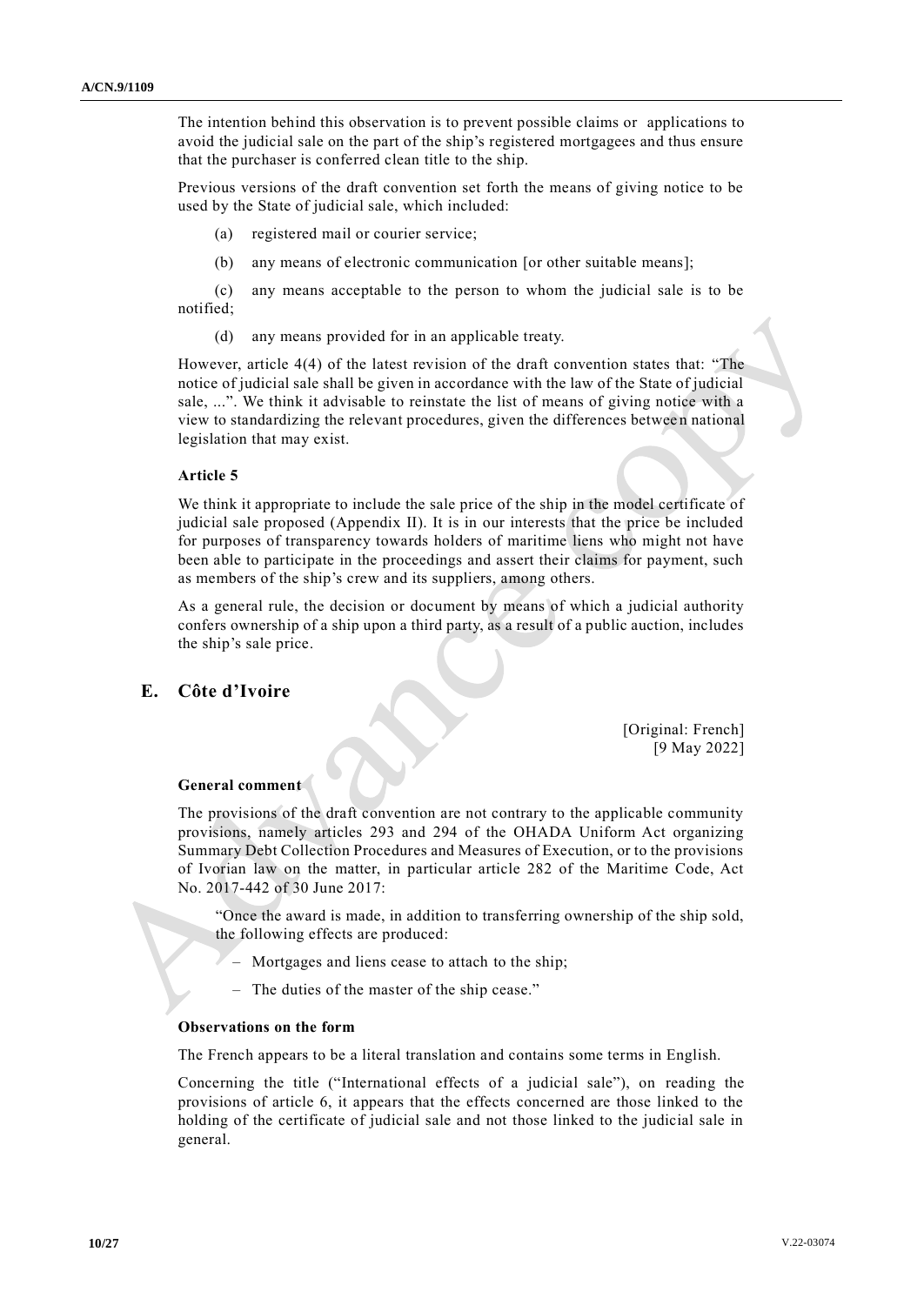### **Proposals**

Make a complete translation of the version into French, taking care to retranscribe the English words faithfully into French.

The title of article 6 should be reworded. It would thus read:

Article 6. "Effects of the certificate of judicial sale"

## **Observations on the content**

The understanding of the definition of the term "*titre libre de tout droit*" (clean title) does not seem clear enough: does this mean that the judicial sale procedure is not subject to any appeal? If this is the case, another term should be proposed that specifies that this involves a wholly owned acquisition.

#### Proposals

The use of the terms "final award" or "final sale" would be more appropriate.

## **F. Dominican Republic**

[Original: Spanish] [9 May 2022]

The judicial sale of a ship is a court-ordered forced sale that entails the transfer of the ship's ownership upon payment of a price and the distribution of the proceeds among the ship's creditors.

Ships are maritime navigation vessels, maritime navigation being the most important activity established in the relevant corporate charter and being carried out internationally, all over the world.

By their inherent nature, ships are moveable assets and, owing to the activities and transactions involved in maritime trade, are required to call at various ports around the world.

The fact that there is currently no harmonized international instrument regulating the judicial sale of ships creates legal uncertainty in this area, and this uncertainty has led to the need to formulate this legal instrument.

One of the problems that this initiative has encountered is the lack of internal regulations on the recognition of foreign judgments. However, for the Dominican Republic, this is not an obstacle: mechanisms for recognizing such judgments have been established under the Act on Private International Law (No. 544–14), as well as appropriate linkages between law and forum, domicile and the application of international treaties regulating private activities.

The provisions of the draft convention under consideration are in line with the provisions of the national law regulating mortgages secured against maritime and river vessels of any kind, whether built or under construction, that weigh more than three tons (Act No. 603–77).

The draft convention under consideration makes appropriate provision for the publication of a notice announcing the sale of the ship. However, we are of the view that, to duly uphold the rights established in articles 68 and 69 of the Constitution of the Dominican Republic, this notice should be published also in a national newspaper of the State of ordinary registration and a national newspaper of the State of bareboat charter registration, if applicable.

The draft under consideration also makes appropriate provision for the notification of interested parties, to be given at least 30 days prior to the sale of the ship. However, we are of the view that, to duly uphold the rights established in articles 68 and 69 of the Constitution of the Dominican Republic, for reasons of time and distance and owing to the nature of maritime trade, the notice should be published at least 60 days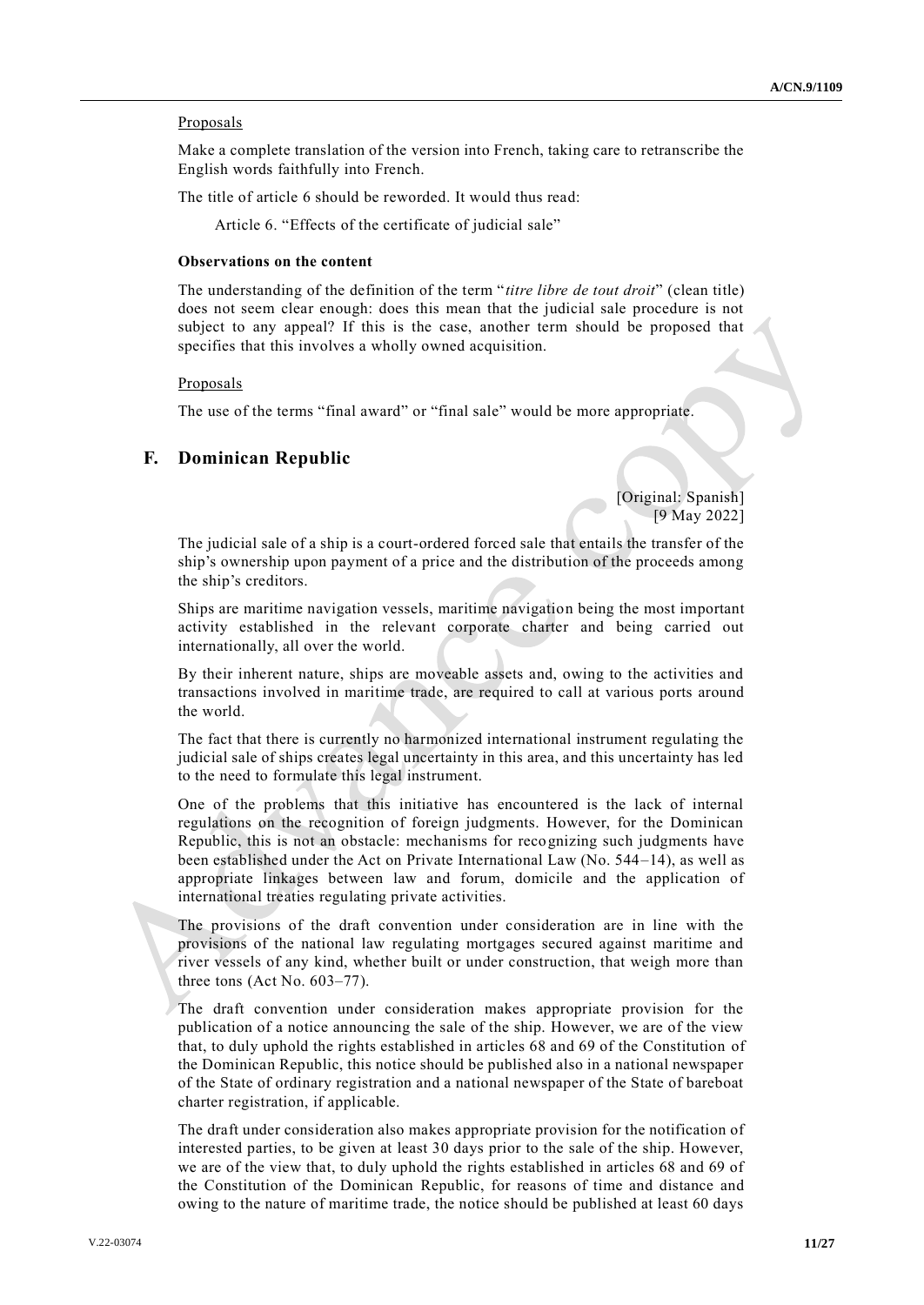in advance, with the text specifying whether this period is based on calendar days or business days, or, alternatively, that a more precise formula should be established based on a mechanism whereby, for example, the distance between the State of the place of sale and the State of registration is the main factor used to determine the length of the period of notice to be given to interested parties.

We take the view that it is appropriate for the Dominican Republic to sign the draft convention under consideration, subject to the observations made above.

## **G. Germany**

[Original: English] [9 May 2022]

## **Article 2**

A definition on "completion of a judicial sale" should be added as the term is used in article 5(1) and is unclear. The definition would add to the proper functioning of the convention.

Therefore, Germany proposes to add the following definition to article 2:

""Completion of a judicial sale" means that according to the law of the State of judicial sale the judicial sale of a ship cannot be avoided anymore by any appeal or application against the judicial sale, with the exception of constitutional challenges."

## **Article 2(a)**

In the definition of "judicial sale" it should be added that the sale shall be conducted in accordance with the law of the State of judicial sale. At the same time, this clarification which is currently included in article 4(1) could be deleted. This change would clarify that the complete procedure of the judicial sale is determined by national law and not only the notification procedure.

Article 2(a) should thus read:

"(a) "Judicial sale" of a ship means any sale of a ship conducted in accordance with the law of the State of judicial sale:".

### **Article 3(1)**

According to the wish of the Working Group, the term "time of judicial sale" should be determined by the national law of the State of judicial sale. This term currently appears in two provisions of the draft convention, namely in article 3(1) and article 4(1). In article 3(1) the term should be clarified by adding "as determined by the law of the State of judicial sale". In addition, the term "time of the sale" should also be amended for reasons of clarity into "time of *that* sale".

Article 3(1) should thus read:

- "1. This Convention applies only to a judicial sale of a ship if:
- The ship was physically within the territory of the State of judicial sale at the time of the that sale as determined by the law of the State of judicial sale."

The same applies to article  $5(2)(e)$  ("that conducted the judicial sale and the date of the that sale").

#### **Article 4(1)**

…

Article 4(1) should be deleted. The first part of the sentence ("The judicial sale shall be conducted in accordance with the law of the State of judicial sale") should be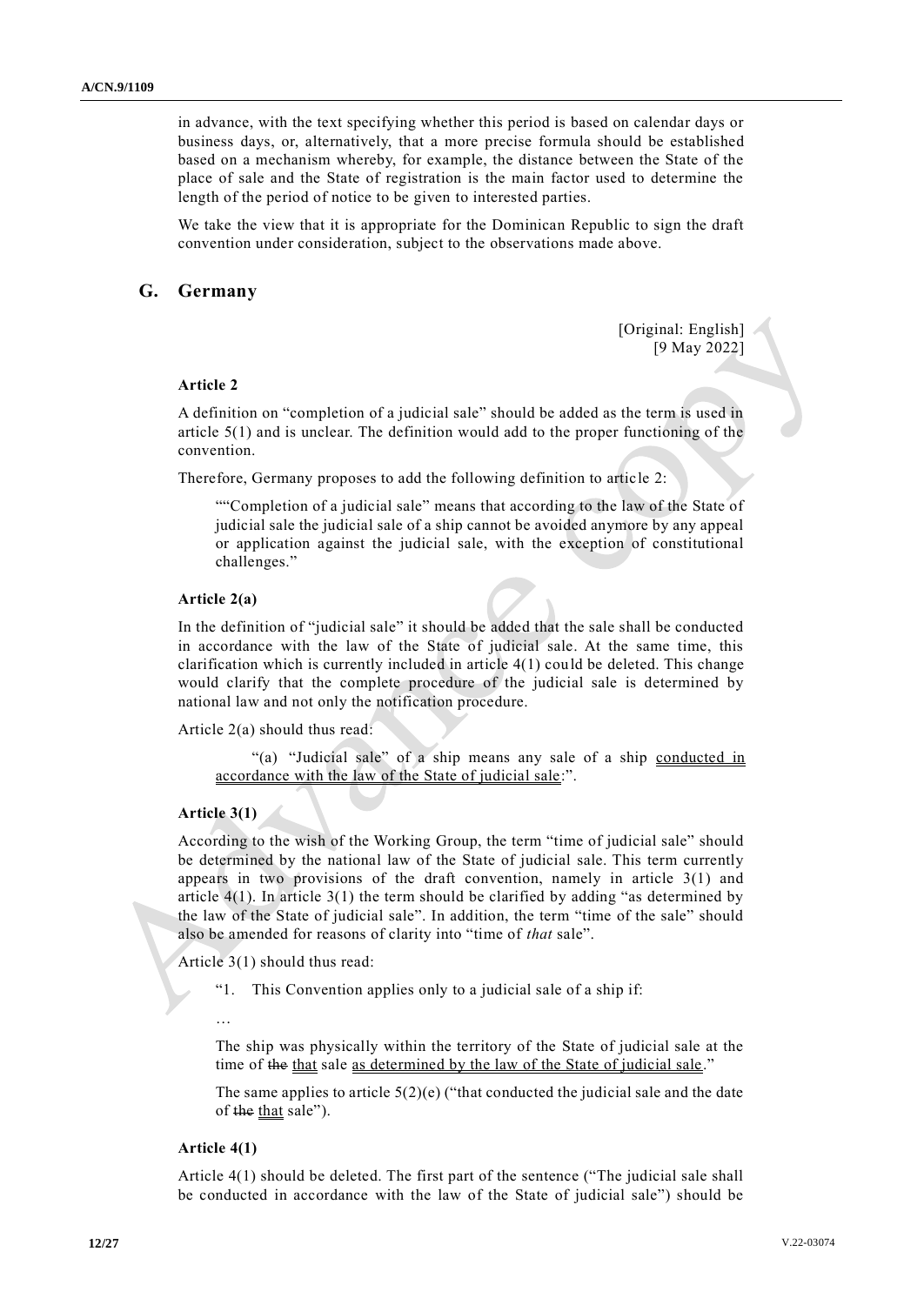deleted because of the proposed addition to article  $2(a)$ . The second part of the sentence ("which also determines the time of the sale for the purposes of this Convention") should also be deleted as it is not necessary for the purpose of article  $4(1)$  (see proposal on article  $3(1)$ ).

### **Article 4(2)**

As a consequence to the suggested deletion of article  $4(1)$ , article  $4(2)$  should become article 4(1) and the words "notwithstanding paragraph 1" should be deleted.

Furthermore, the "a" before "judicial sale" should be deleted in order to clarify that it is not sufficient to only give one notice to one of the addressees listed in paragraph 3 but that rather notice has to be given to all the addressees in paragraph 3 as the case may be.

Finally, the term "prior to the judicial sale" seems to be unclear. This is so because the definition of the term "judicial sale" in article  $2(a)$  comprises the whole procedure (ordering of the judicial sale, auction, completion). Therefore, the event to which "prior" refers should be specified. At the same time, it should be ensured that the persons concerned are notified in due time beforehand.

Article 4(2) should thus read:

"21. Notwithstanding paragraph 1, a  $\Delta$  certificate of judicial sale under article 5 shall only be issued if a notice of judicial sale is given in due time prior to the public auction or the conclusion of a private treaty carried out under the supervision and with the approval of a court and in accordance with the requirements of paragraphs 3 to 7.

#### **Article 4(7)**

Germany thanks the Secretariat for the change that has been made in article 4(7) which aims at clarifying that the court or authority conducting the judicial sale is allowed to use information on the identity or address of any person to whom the notice of judicial sale is to be given even if it is not derived from a source mention ed in subparagraphs (a) to (c). However, we are of the opinion that the change does not solve the problem and still propose to delete the word "exclusively".

Article 4(7) should thus read:

"7. In determining the identity or address of any person to whom the notice of judicial sale is to be given, reliance may be placed exclusively on: …".

Otherwise, Germany supports the written comments and suggestions as submitted by the European Union.

## **H. Madagascar**

[Original: French] [11 May 2022]

#### **Article 2**

Place article 2, on definitions, before article 1, on the purpose of the convention, as article 1 already contains technical terms that are only explained in article 2.

To facilitate the reading the convention, terms should be defined in alphabetical order.

The following terms should also be defined:

- (a) "IMO number";
- (b) "Certificate of judicial sale".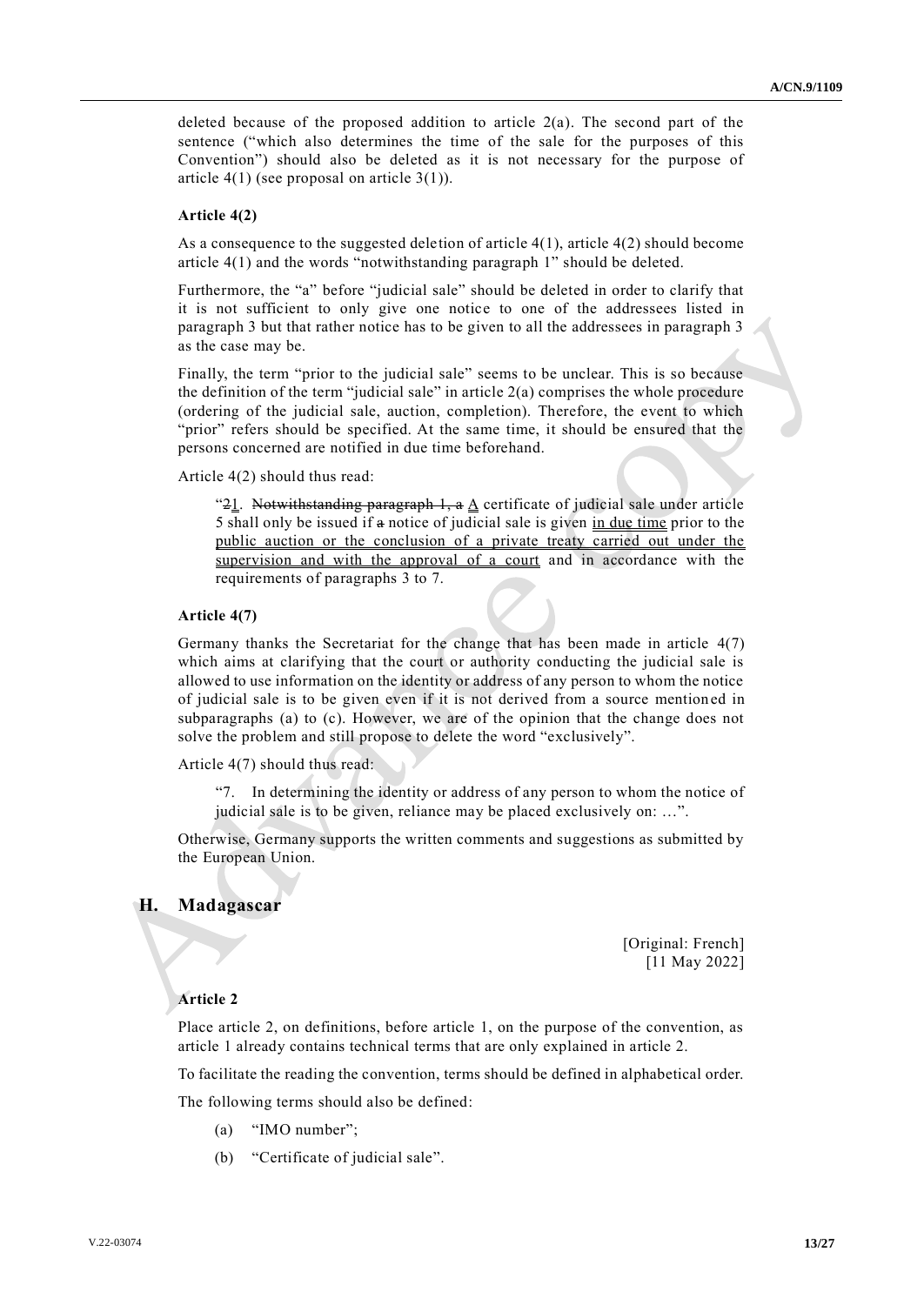## **Article 15**

For the sake of logic, place article 15 after article 3, on the scope of application, and renumber the articles that follow accordingly.

#### **Article 6**

Combine article 6 with article 7, as article 7 follows logically from article 6, and remove all references to article 7 in the other articles of the convention. All references to article 6 will become: "article 7, paragraph 1" (because article 15 has been inserted just after article 3); paragraphs 1 and 2 mentioned in article 7 will become article 7, paragraphs 2 and 3 (see the drafting proposal in the third column).

If it is considered that articles 6 and 7 should not be combined, then change the title of article 6 to "International effect of a judicial sale of ships" or "main effect of a judicial sale of ships", as this article mentions only one effect.

Drafting proposals:

"Article  $6-7$ . International effects of a judicial sale of ships

1. A judicial sale for which a certificate of judicial sale referred to in article 5 has been issued shall have the effect in every other State Party of conferring clean title to the ship on the purchaser.

#### Article 7. Action by registrar

 $\pm$  2. At the request of the purchaser or subsequent purchaser and upon production of the certificate of judicial sale referred to in article 5, the registrar or other competent authority of a State Party shall, as the case may be and in accordance with its regulations and procedures, but without prejudice to article 6 paragraph 1:

- ...
- $2.3.$  ...
- $3.4.$  ...
- $4.5.$  ...

5.6. Paragraphs  $\frac{1 \text{ and } 2 \text{ and } 3}{1 \text{ and } 3}$  do not apply if ..."

## **Article 10**

For a logical reading, place article 10 after article 7 and renumber the articles that follow accordingly.

Put "circumstances" in the singular, because article 10 mentions only one circumstance causing a judicial sale to have no international effect.

## **Article 14**

Place this article directly after the article on the circumstance in which judicial sale has no international effect.

#### **Article 17(3)**

Replace "date it is open for signature" with "date it is open for ratification".

#### **Article 20. Authentication of certificate of judicial sale**

This article is not required by virtue of article  $5(4)$ , which exempts the certificate of judicial sale from any legalization or similar formality.

## **Structure of the draft convention after the above observations**

Article 1. Definitions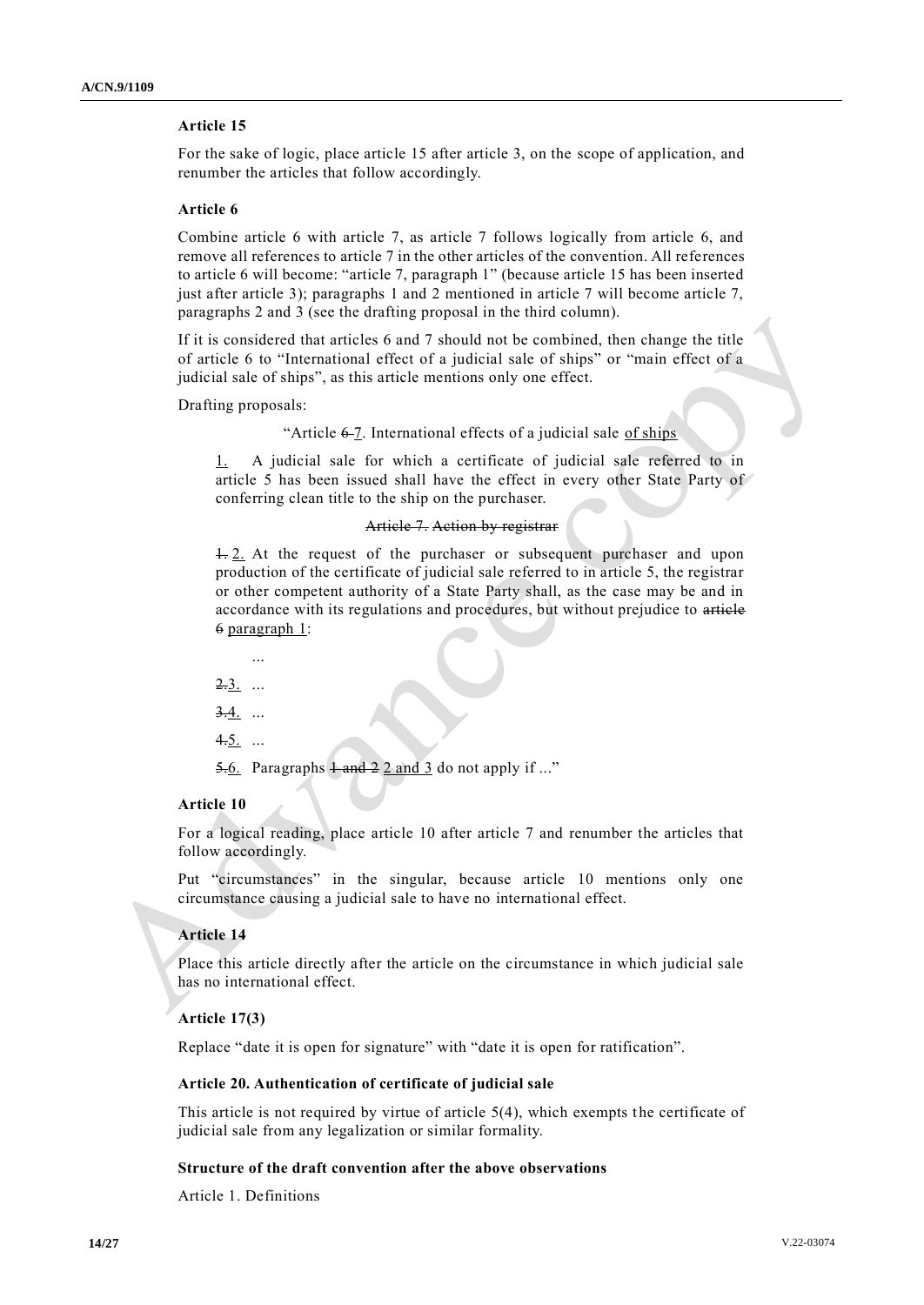Article 2. Purpose

- Article 3. Scope of application
- Article 4. Matters not governed by this Convention
- Article 5. Notice of judicial sale
- Article 6. Certificate of judicial sale
- Article 7. International effects of a judicial sale
- Article 8. Circumstance in which judicial sale has no international effect
- Article 9. Other bases for giving international effect
- Article 10. No arrest of the ship
- Article 11. Jurisdiction to avoid and suspend judicial sale
- Article 12. Repository
- Article 13. Communication between authorities of States Parties
- Article 14. Relationship with other international conventions
- Article 15. Depositary
- Article 16. Signature, ratification, acceptance, approval, accession
- Article 17. Participation by regional economic integration organizations
- Article 18. Non-unified legal systems
- Article 19. Procedure and effects of declarations
- Article 20. Entry into force
- Article 21. Amendment
- Article 22. Denunciations

#### **Other observations**

With regard to the role of the depositary, all acts brought to the attention of the depositary must also be notified to the States parties to the convention, including the various declarations, instruments of signature, ratification, accession, approval and acceptance, within a time limit that must also be set in the convention.

With regard to the duplication mentioned in the note by the secretariat of the United Nations Commission on International Trade Law, on page 2, paragraph 7, concerning article 21, we consider that it is not necessary to delete the words in square brackets in articles  $18(2)$ ,  $19(1)$  and  $22(2)$  (last sentence) because these words in square brackets facilitate the reading of the convention and are not disruptive in themselves. Article 21(1) is a gentle reminder of these words.

## **I. Argentina**

[Original: Spanish] [13 May 2022]

Item 13 of Appendix I, entitled "Statement as to whether the sale will confer clean title to the ship, including the circumstances under which the sale would not confer clean title", would appear to contradict the purpose of the convention, which, as expressed in articles 1 and 6, is to govern the effects of a judicial sale of a ship that confers clean title to the purchaser. For this reason, it is suggested that item 13 of Appendix I be deleted.

The signature field contained in Appendix II reads: "Signature and/or stamp of issuing authority or other confirmation of authenticity of the certificate". Given the reference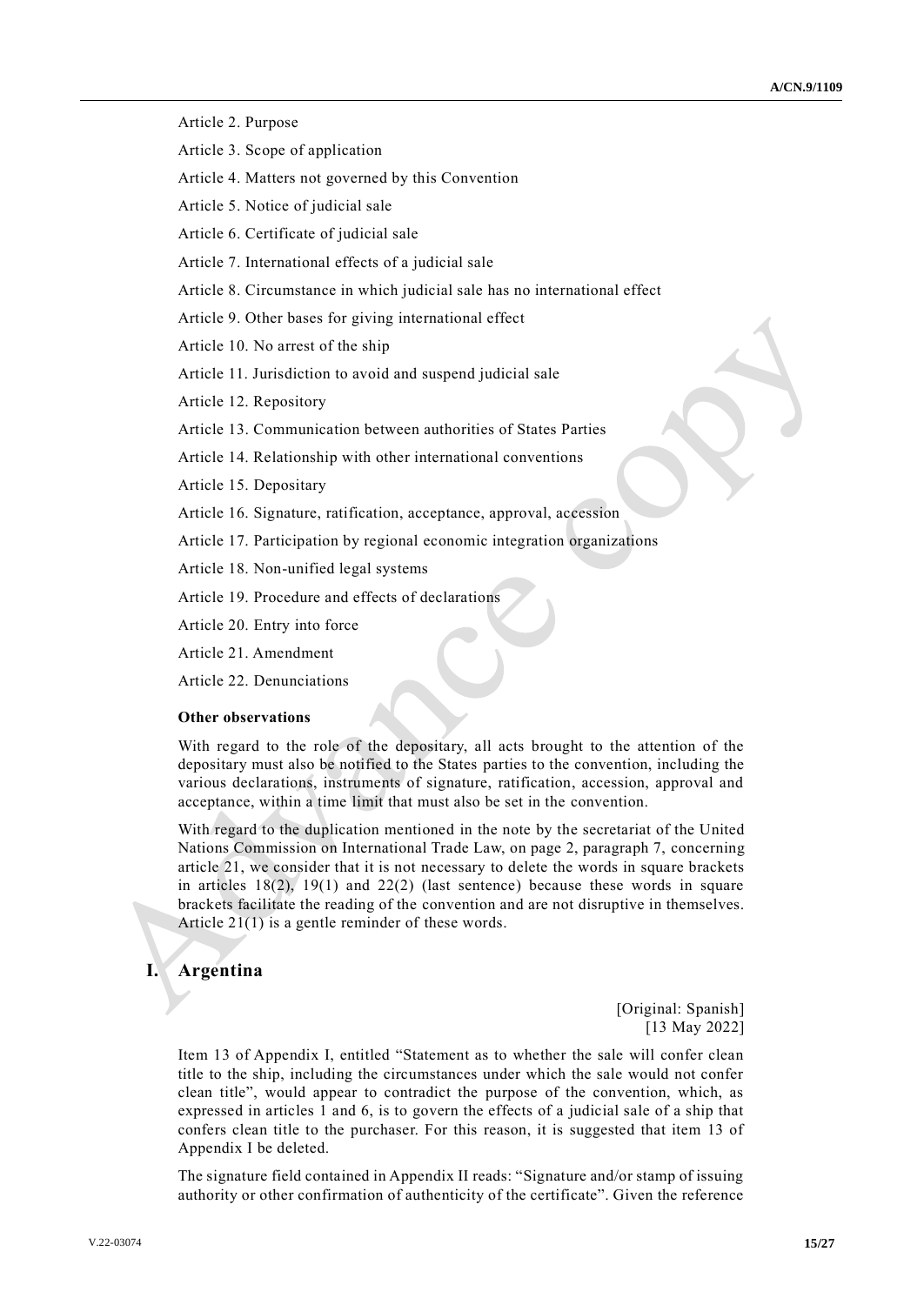to other means of confirming the authenticity of the certifi cate, it would be advisable to specify in the text of the draft convention what this other confirmation might be, or else to delete this phrase altogether in order to prevent possible ambiguities of interpretation.

# **II. Organizations**

## **A. Islamic Development Bank Group**

[Original: English] [27 April 2022]

## **Article 3**

Maybe to exclude explicitly the case where the sale was decided via arbitration if this convention intends to do so. In addition, maybe to mention that it concerns only ships that were used for trade/commercial purposes.

## **Article 4 and Appendix I**

Appendix I provides for minimum information to be contained in the notice of judicial sale. However, there are circumstances where the sale is organized following a bankruptcy procedure applied to the shipowner (usually a special purpose vehicle) either before or as a result of the intended judicial sale of the ship. Such procedure requires a time limit for the creditors to declare their debts in the jurisdiction of the State. Failing to do so, the creditors cannot claim their dues from the sale proceeds after the judicial sale of the ship is completed. Therefore, the notice of judicial sale may be ineffective from this perspective.

It is preferable to include a pre-notice of judicial sale that covers bankruptcy notice to inform all the creditors about the start of the procedure so that they can claim their debts within the time limit in accordance with the law of the State of judicial sale.

## **Article 5**

Maybe to mention a timeline within which the certificate can be issued. Is this certificate to operate as a tradable instrument or not?

### **Article 7(1)(c)**

The "or" at the end of subparagraph  $(c)$  seems to mean that  $(a)$ ,  $(b)$ ,  $(c)$ ,  $(d)$  are alternative steps. Although the understanding may be that this relates only to points (c) and (d). It would be good to enhance for better clarity.

## **Article 19(2)**

Maybe to consider adding "save when there is an ongoing case which may be subject to this scenario".

#### **Article 22(3)**

It is preferable to refer to the precise legal terminology of "initiated" in order to ensure that the convention shall apply only to the new cases and not the ongoing ones.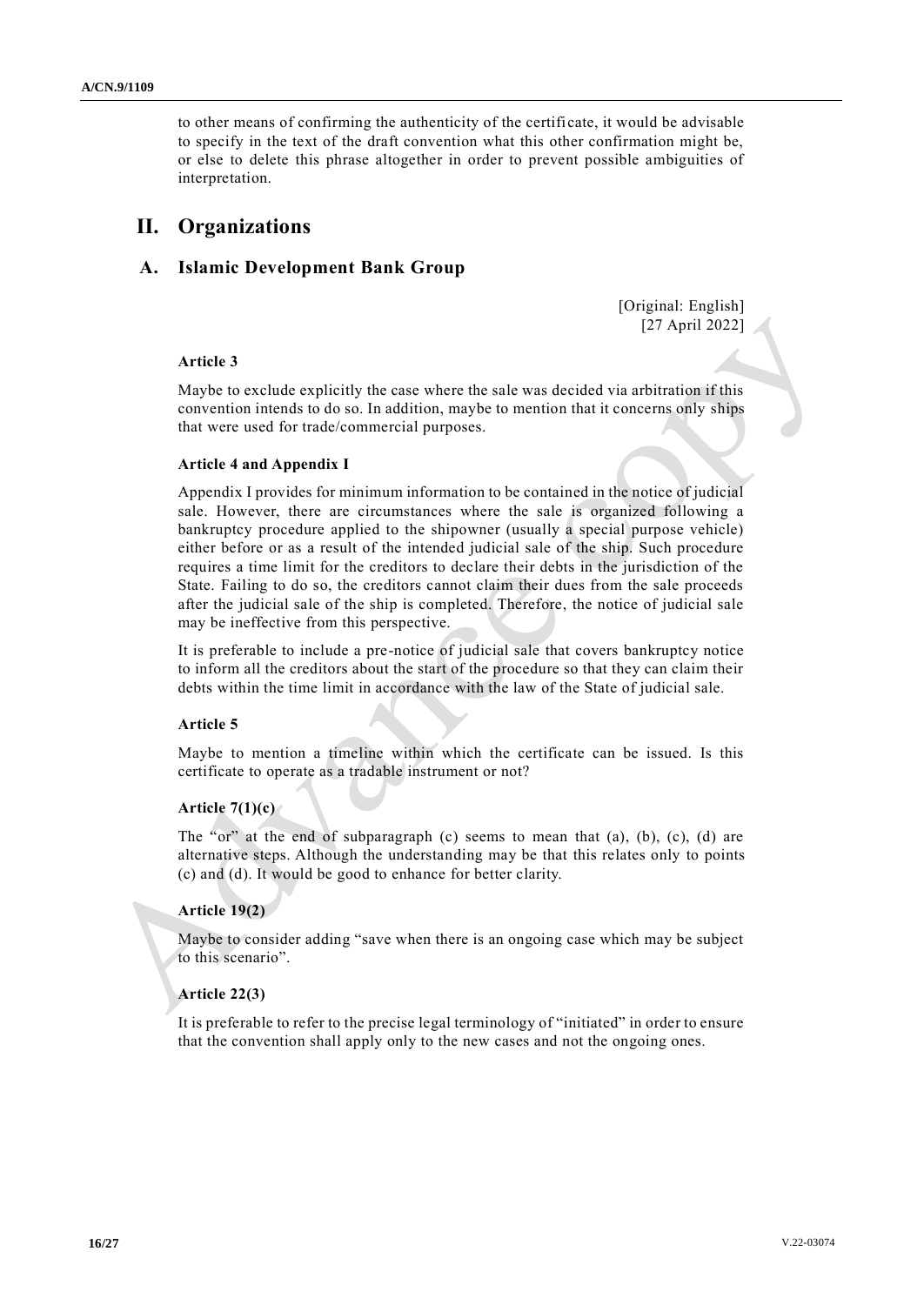## **B. International Chamber of Shipping**

[Original: English] [29 April 2022]

ICS has participated in all the sessions of Working Group VI on judicial sale of ships, representing shipowners' interests during the deliberations. Our position is coordinated with BIMCO.

Having reviewed the text of the draft convention in document [A/CN.9/1108,](http://undocs.org/A/CN.9/1108) ICS would like to record its thanks to the secretariat for their work in the production of the document and for their diligent support throughout the project to date. The ICS secretariat considers that the revised text accurately reflects the deliberations and the decisions that were made during the fortieth session of Working Group VI.

Shipowners are central to judicial sales of ships in their capacities as the owner of the ship being sold, the purchaser, and often as creditors with claims against the proceeds of sale. The draft convention would promote greater legal certainty by ensuring that a properly held judicial sale of a ship in a State Party, which conferred clean title to the purchaser resulting in a certificate of judicial sale being issued by the State of the judicial sale, would be given full effect in other States Parties. This would be to the benefit of all interests.

Throughout the Working Group's deliberations, ICS has sought to ensure that a fair balance is struck between all of the interests involved in a judicial sale. The ICS secretariat can confirm that the text of the draft convention is broadly satisfactory from the perspective of shipowners' interests, and we commend its approval by the Commission. Provided no substantive changes are made to the material provisions, we expect that once adopted, the convention would find the support of our members and its ratification would be promoted by ICS and BIMCO.

## **C. Inter-Parliamentary Assembly of Member Nations of the Commonwealth of Independent States**

[Original: Russian/English] [4 May 2022]

The phrases "State of judicial sale", "State of registration", "State Party" are repeatedly used in the text of the draft convention. Thus, regardless of the context of the article, it is specified that it does not refer to any State, but only to those who have expressed their consent to be bound by this document in an appropriate international way. In order to ensure uniformity and avoid different interpretations, we propose to consider adding the words "State party" after "approved or confirmed by the court" to article  $2(a)(i)$  of the draft convention.

In articles  $2(a)(i)$ ,  $4(3)(c)$ ,  $5(1)$  and  $5(2)(e)$ , and items 3 and 12 of Appendix I to the draft convention, we believe it possible to replace the words "other public authority" and "public authority" with "International Tribunal for the Law of the Sea" in order to avoid a possible extensive interpretation and taking into account the competencies enshrined in the statutory documents of this international organization and the emerging jurisprudence.

In article 2(b) of the draft convention, we believe it possible to clarify the notion of "ship", since in this form, by definition through the broad universal concept of "vehicle" (which also includes auto, rail and air transport), it is incorrect and vague. Primarily, the characteristic features of the ship are buoyancy as well as constructiveness, purpose, crew and several others. In this regard, it would be appropriate to consider the possibility of using a concept that follows the outline of generally accepted concepts in international law, for example, close or similar to that used in the International Regulations for Preventing Collisions at Sea (COLREGs).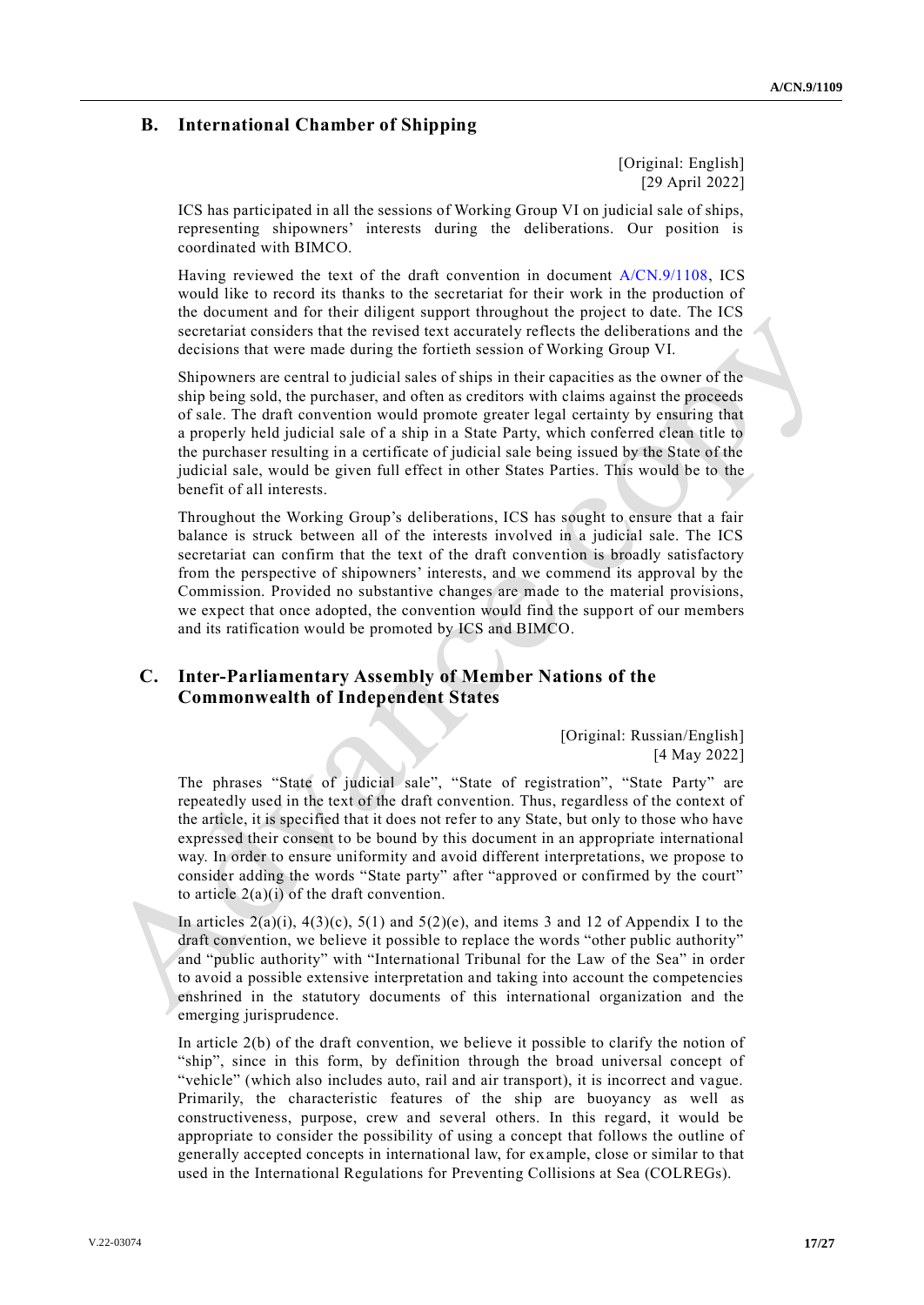We believe it possible to consider excluding the words "or operated by" from article 3(2) of the draft convention. According to article 32 "Immunities of warships and other government ships operated for non-commercial purposes" of the United Nations Convention on the Law of the Sea (1982) (hereinafter "UNCLOS"), with such exceptions as are contained on subsection A and in articles 30 and 31, no thing in this Convention affects the immunities of warships and other government ships operated for non-commercial purposes. Thus, it exclusively refers to ships owned by the State. At the same time, the draft convention refers to State-operated ships, that is, ships that can be leased by the State from a third party and that do not legally belong to this State, which would be contrary to the UNCLOS provisions.

We believe it would be appropriate to supplement article  $4(3)(a)$  of the draft convention with the word "ship" before "register in which", since such registers are publicly available lists in which not only ships are entered, but also changes related to them, in particular, restrictions (encumbrances) on the ship. We also would like to draw attention to the fact that, for example, in article  $4(d)$ , (f) and (h), article  $4(7)(a)$ of the draft convention and a number of others, the phrase "in the register of ships or equivalent register" is used.

Article 11 of the draft convention is called "Repository". A similar term is also repeatedly found both in the text of the above-mentioned article and in other articles of the draft convention (for example, paragraph (b) of section 5 of article 4, section 3 of article 5 and a number of others). This concept has an unnecessarily general meaning, implying a place of storage of both tangible and intangible objects of a wide range. According to the Note of the UNCITRAL Secretariat to the Draft Convention on the Judicial Sale of Ships: Annotated Fifth Revision of the Beijing Draft [\(A/CN.9/WG.VI/WP.94\)](http://undocs.org/A/CN.9/WG.VI/WP.94), the provisions of article 11 of the draft convention are drawn from the UNCITRAL Rules on Transparency in Treaty-based Investor-State Arbitration that entered into force on 1 April 2014 (hereinafter "Rules on Transparency"). The title of article 8 "Repository of the Published Information" of the Rules of Transparency has a clarified wording, which contributes to a better understanding of the legal provisions meaning. In this connection, we believe it appropriate to supplement accordingly the wording of the title of article 11 "Repository" of the draft convention and the content of the remaining articles of the draft convention in which this term is used.

We would like to propose using a broader wording in article 13 of the draft convention, which makes it possible to reflect all international conventions related to this draft convention, without focusing exclusively on the Convention on the Registration of Inland Navigation Vessels (1965) and the Convention on the Service Abroad of Judicial and Extrajudicial Documents in Civil or Commercial Matters  $(1965).$ 

Article 13(2) of the draft convention regarding the methods of transmission abroad of notices of judicial sale, in our opinion, contradicts the provisions of article 4(4) of the draft convention. If the said actions are carried out "using channels other than those provided for in that Convention", that is, notifications of sale based on a judgment are sent in ways not provided for by the law of the State of sale based on a judgment, then they a priori cannot be carried out without prejudice to article 4(4) of the draft convention and, accordingly, to the interests of this State.

We believe it possible to consider supplementing the draft convention with the article "Reservations" in line with similar articles in the Convention on Limitation of Liability for Maritime Claims (1976), the International Convention on Arrest of Ships (1999) and a number of others, which is allowed by article 19 of the Vienna Convention on the Law of Treaties (1969) in order to exclude or change the legal effect of certain provisions of an international treaty in their application to a given State. We would like to note that reservations could have a positive effect on the effectiveness of the adopted document. Thus, a reservation may allow a State to become a party to an international treaty, whereas without such a reservation, the State would not decide to participate in it for one reason or another.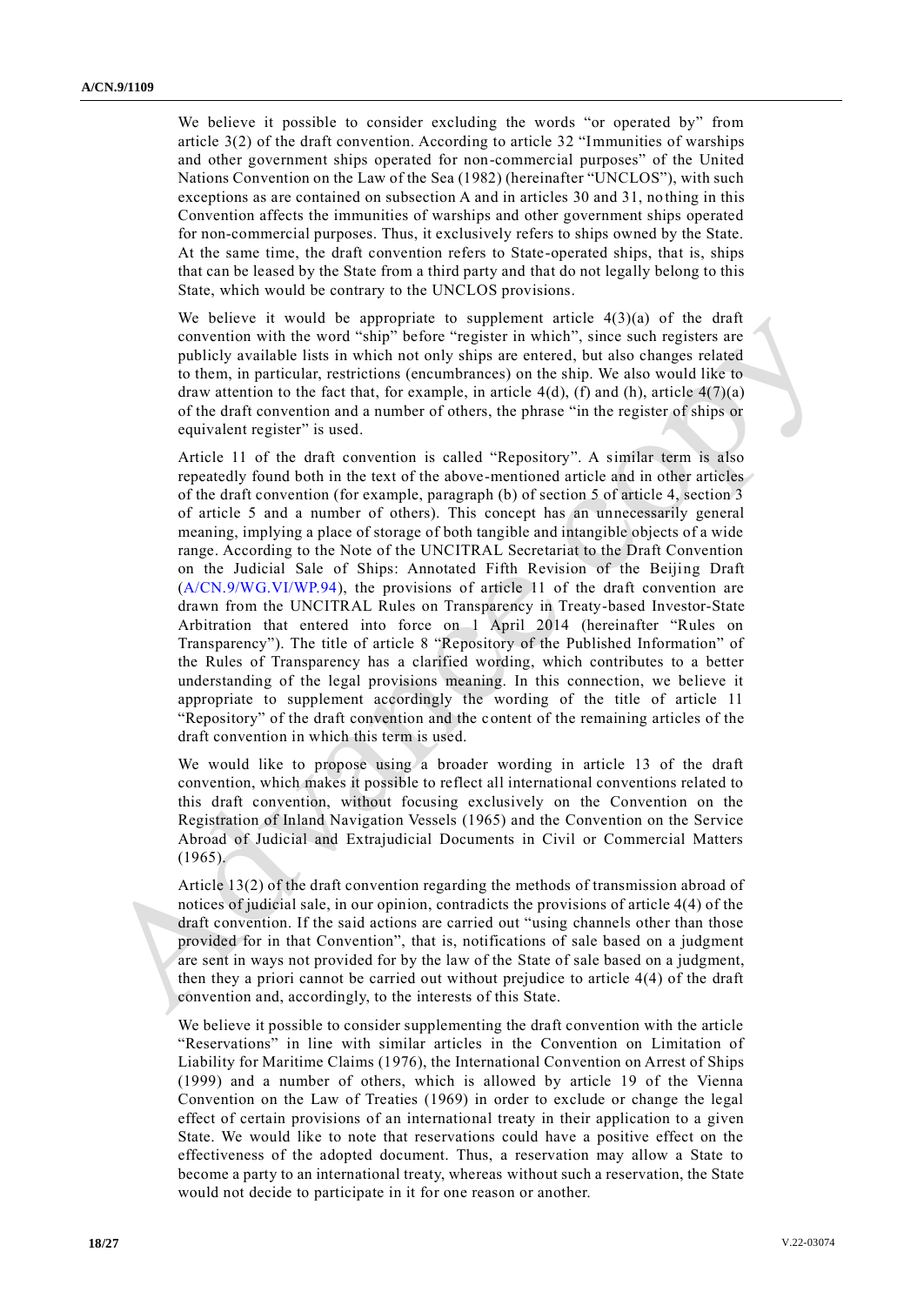We would also like to draw your attention to the fact that the words "An adopted amendment", contained in article 23(4) of the draft convention, are incorrectly translated as "This Convention" in the text of the draft convention in Russian, and therefore need to be replaced.

## **D. International and Comparative Law Research Center**

[Original: Russian] [5 May 2022]

These comments are based on the draft convention on the international effects of judicial sales of ships [\(A/CN.9/1108\)](http://undocs.org/A/CN.9/1108), the report of Working Group VI (Judicial Sale of Ships) on the work of its fortieth session [\(A/CN.9/1095\)](http://undocs.org/A/CN.9/1095) and other earlier UNCITRAL documents prepared by the Working Group.

The proposals reflect solely the point of view of the International and Comparative Law Research Center, an accredited independent entity, as an observer in the Working Group, and were developed on the basis of expert analysis of the provisions of the documents under consideration.

## **Time period for the production of the certificate of judicial sale (article 5)**

In order to ensure legal certainty and avoid possible abuse after issuance of the certificate of judicial sale, it is recommended to introduce an amendment to article 5 of the draft convention on the time period in which the certificate may be produced in a State other than the State of judicial sale or the certificate's period of validity.

It seems reasonable to limit the period for the production or period of validity of the certificate to one year from the date of issuance. The expiry of such periods does not in itself affect the consequences of a judicial sale of a ship, but, if the certificate is not promptly produced within the time limit for its production or validity, it means that the registrar will not perform the registration actions on the basis of the draft convention but in accordance with national procedures, including by checking that the consequences of a judicial sale comply with the law and rules of the registrar's country.

This proposal could be inserted as paragraph 4 after article 5(3).

### **Registrar's actions upon receipt of a notice of the prospective sale (article 7)**

Article 7 of the draft convention describes the actions of the registrar upon production of a certificate of judicial sale. However, the text of the draft convention does not contain any article that describes the registrar's actions upon receipt of a notice of the prospective judicial sale in accordance with article 4 of the draft convention.

It would seem that such an omission should be corrected. The registrar's main task is to maintain a register of ships and ship titles and, accordingly, to make entries in the part of the register relating to a particular ship. Furthermore, registrars themselves have no interest in the ship.

The current draft convention is silent on what exactly a registrar who has received notice of a prospective sale should do. Obviously, the legal regime of a ship that will be sold in a judicial sale in a foreign country in the near future is fundamentally different from the legal regime of a ship that is not likely to be thus sold in the near future.

It is important for third parties, the protection of whose rights is one of the main functions of any property rights registry, to know that the ship in whose legal regime they are interested is about to be sold. Such persons have a clear and legitimate interest in knowing about the prospective sale, but they are not necessarily on the list of persons to whom notice of a judicial sale of a ship is directly given in accordance with article 4(3).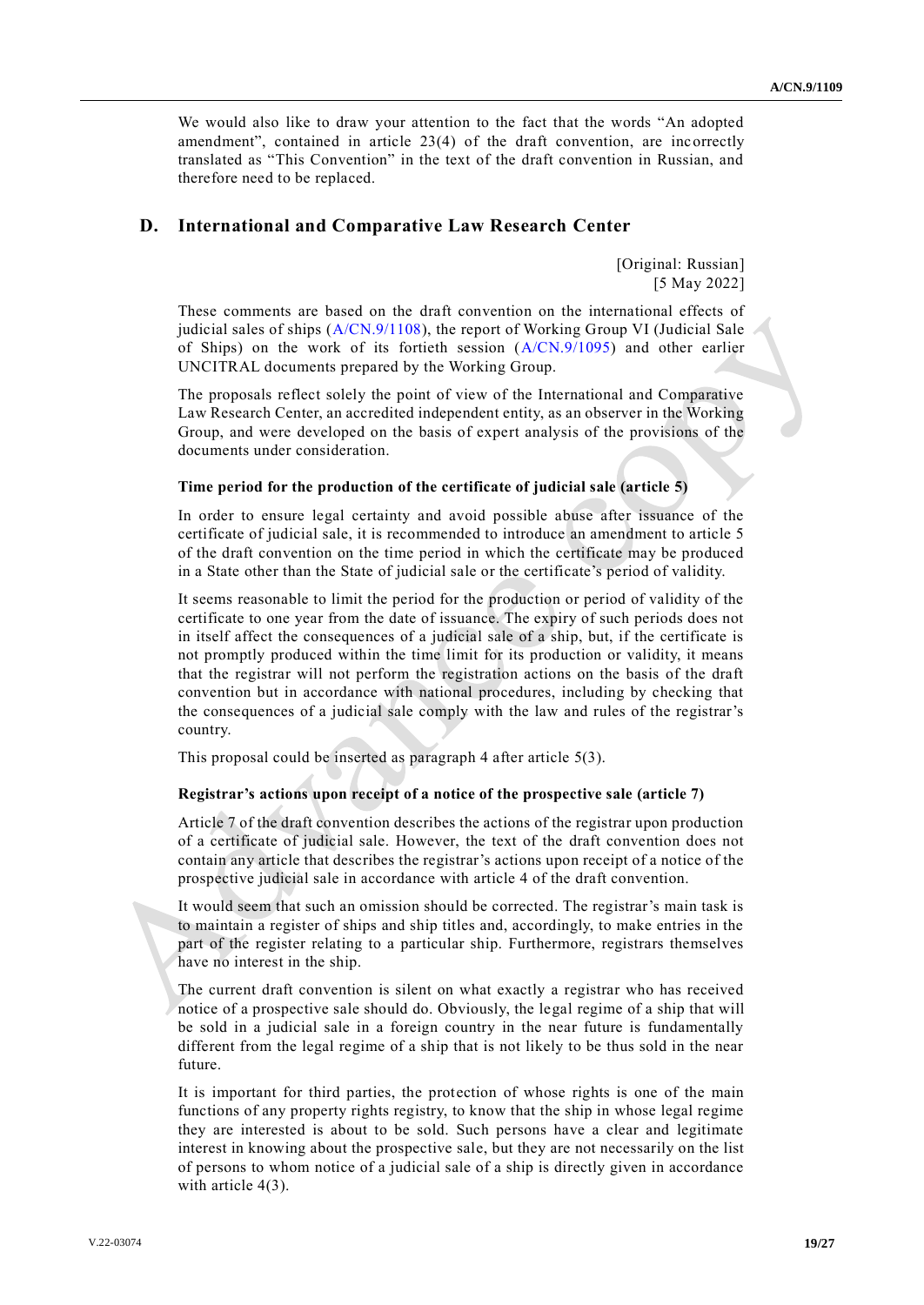There are two possible solutions for the registrar to make a record of notice of a prospective sale:

(a) Minimum solution: article 7 of the draft convention should specify that a registrar who receives notice of a prospective judicial sale from a court in another State must perform the same actions as it is required to do when receiving such notice from a court of its own State, in accordance with its own rules and procedures. Thus, a notification sent by a foreign competent authority to the registrar would have the same legal effect on that registrar as if it had received the notification from a court of its own State. Such a solution would not require amendments to the national law of the registrar's country, thus increasing the chances of ratification of the convention being drafted;

(b) Maximum solution: since not all legal systems (including in Russia) provide for a notation or any other entry in the register on the prospective judicial sale of a ship, it may make sense for article 7 of the draft convention to impose a treaty obligation on the registrar to reflect in the register acknowledgement of receipt of notice of the prospective judicial sale of the ship and the content of the notice itself. This would increase protection for third parties whose rights may be affected by the prospective sale and ensure that the judicial sale of the ship is public. However, such an obligation on the registrar could require amendments to the national laws of countries that do not provide for such notations.

## **Use of the term "to take any other similar measure against a ship" alongside the term "to arrest a ship" (article 8)**

Traditionally, for purposes of maritime law, the term "arrest" means "any detention or restriction on removal of a ship by order of a Court to secure a maritime claim but does not include the seizure of a ship in execution or satisfaction of a judgment or other enforceable instrument". <sup>2</sup>

Meanwhile, courts, including in the Russian Federation, often use as an interim measure a prohibition on registering a ship that does not involve the ship's physical detention and accordingly is not a physical restriction on the ship similar to an arrest.

The application of this type of interim measure should not be limited by the draft convention, as to do so would be an encroachment on national law that is not justified by the purposes of the draft convention.

We believe that, in order to avoid misinterpretation of the term "arrest" and include an interim measure such as a prohibition of registration actions, the words "to take any other similar measure against a ship" should be either removed from the text of the draft convention, or the definition of "arrest" from the International Convention on Arrest of Ships should be reproduced, or it should otherwise be expressly stated that the prohibition of registration actions against a ship is not considered a "similar measure against a ship" for purposes of the draft convention.

Accordingly, the reference to "other similar measure" in the text of the draft convention, including in article 2(b), should be deleted or it should be clarified what is meant by "arrest".

### **Issuance of a duplicate copy of the certificate in case of loss or destruction**

Article 5 of the draft convention provides for the issuance of a certificate of judicial sale in paper form as the main option.

Since the issuance of a certificate is established by the draft convention and not by national law, and since, as with any paper document, it can be destroyed (including accidentally) or lost, the text of the draft convention should provide for a treaty obligation of the issuing authority to issue a duplicate copy of the certificate at the

**\_\_\_\_\_\_\_\_\_\_\_\_\_\_\_\_\_\_**

<sup>&</sup>lt;sup>2</sup> International Convention on Arrest of Ships, 1999 (Geneva, 12 March 1999).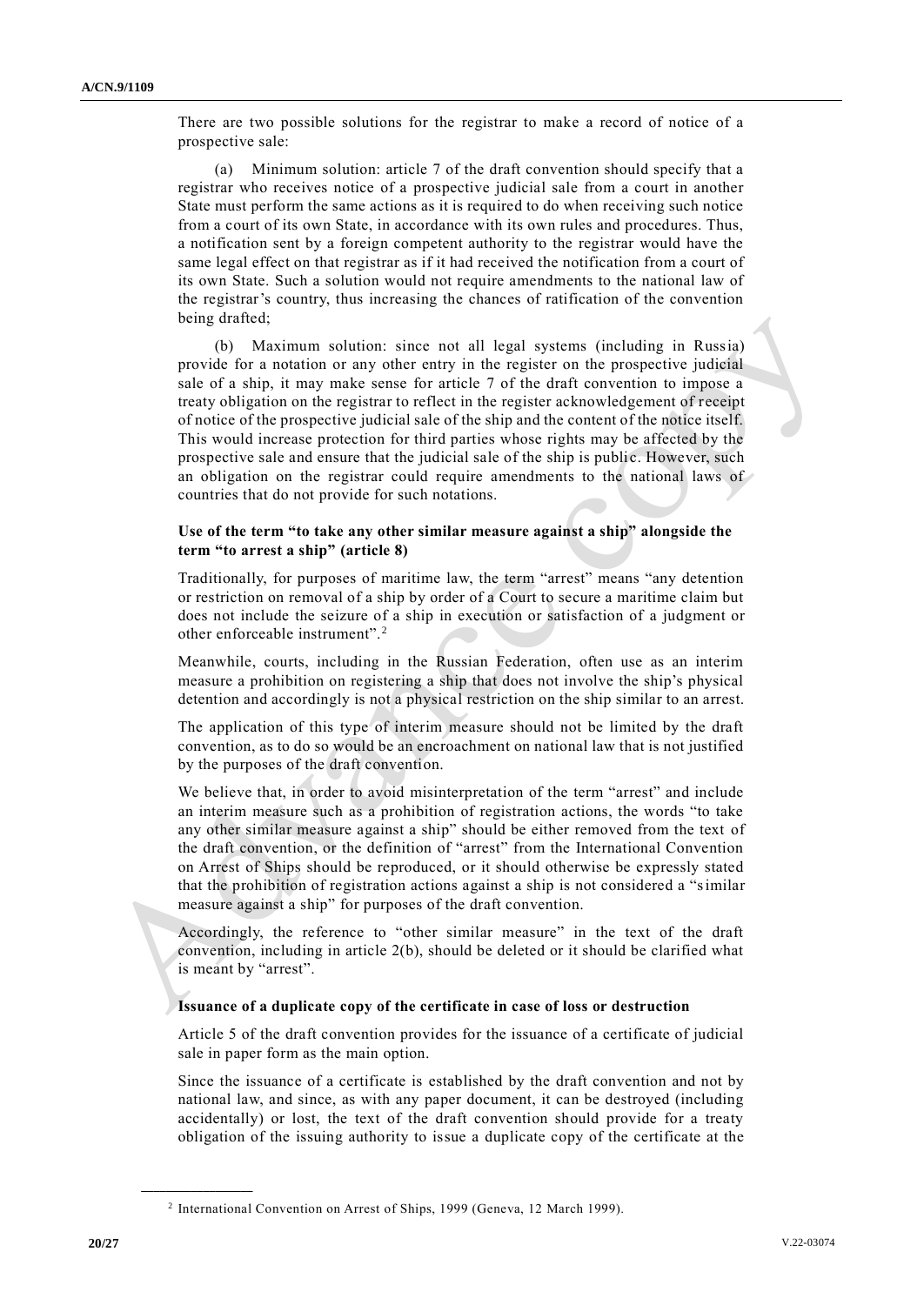request of the purchaser or a subsequent purchaser if sufficient evidence of its loss is presented.

We believe that, by analogy with information on the issuance of the original certificate, information on the issuance of a duplicate certificate of judicial sale and the cancellation of the certificate originally issued and subsequently lost should be sent by the issuing authority to the repository in order to avoid cases of two competing paper documents and production of two certificates – the original and a duplicate – for the registrar.

#### **Single term "register" or "registry" in the text of the draft convention in Russian**

In article  $4(3)(a)$  and (e)(ii) of the draft convention, paragraph 6 of the minimum information to be contained in the notice of judicial sale (Appendix I to the draft convention) and paragraph 4.2 of the model certificate of judicial sale (Appendix II to the draft convention), we propose to make the translation more precise and r eplace in the Russian version of the draft convention the term "*registr*" (registry) with "*reestr*" (register) to bring it into line with the rest of the Russian text of the draft convention where the term "*reestr*" is used.

As an alternative, one could propose to use the term "registry" throughout the text of the draft convention, which corresponds to the Russian translation of the terminology of the 1982 United Nations Convention on the Law of the Sea.

## **E. Comité Maritime International**

[Original: English] [6 May 2022]

#### **Introduction**

Having considered the Draft Convention on the International Effects of Judicial Sales of Ships now before us as finally settled in New York in February 2022, the CMI can confirm that it is most satisfied with the Draft as it exists; the Draft meets all the objectives of the entire project which was and remains to ensure that:

- (a) When a purchaser of a ship in a validly held judicial sale,
- (b) Held in accordance with the domestic law,
- (c) In full observance of the notification provisions of the convention,

(d) For which a Certificate of judicial sale is issued confirming that the vessel was sold free and unencumbered,

such a sale is given its full effects by each State Party with the only exception being if giving effect to such a sale is manifestly contrary to the public policy of the State Party.

The CMI is convinced that the text of the Draft Convention, subject the following few minor suggestions provides the legal certainty that the CMI has sought to attain and the industry supported at the Malta Colloquium.

The CMI is of the firm opinion that the Secretariat has, following the deliberations during the 40th session, presented us with a final version which subject to a very few suggestions which do not affect the substance at all, should be presented to the Commission with no further amendments as to the substance of the text. The CMI is confirmed of this view particularly given the extent of the very extensive debates exchanged by all the delegations actively taking part in the sessions since May 2019 resulting in the very Draft before us being the fruit of these debates which came to a conclusion during the 40th session.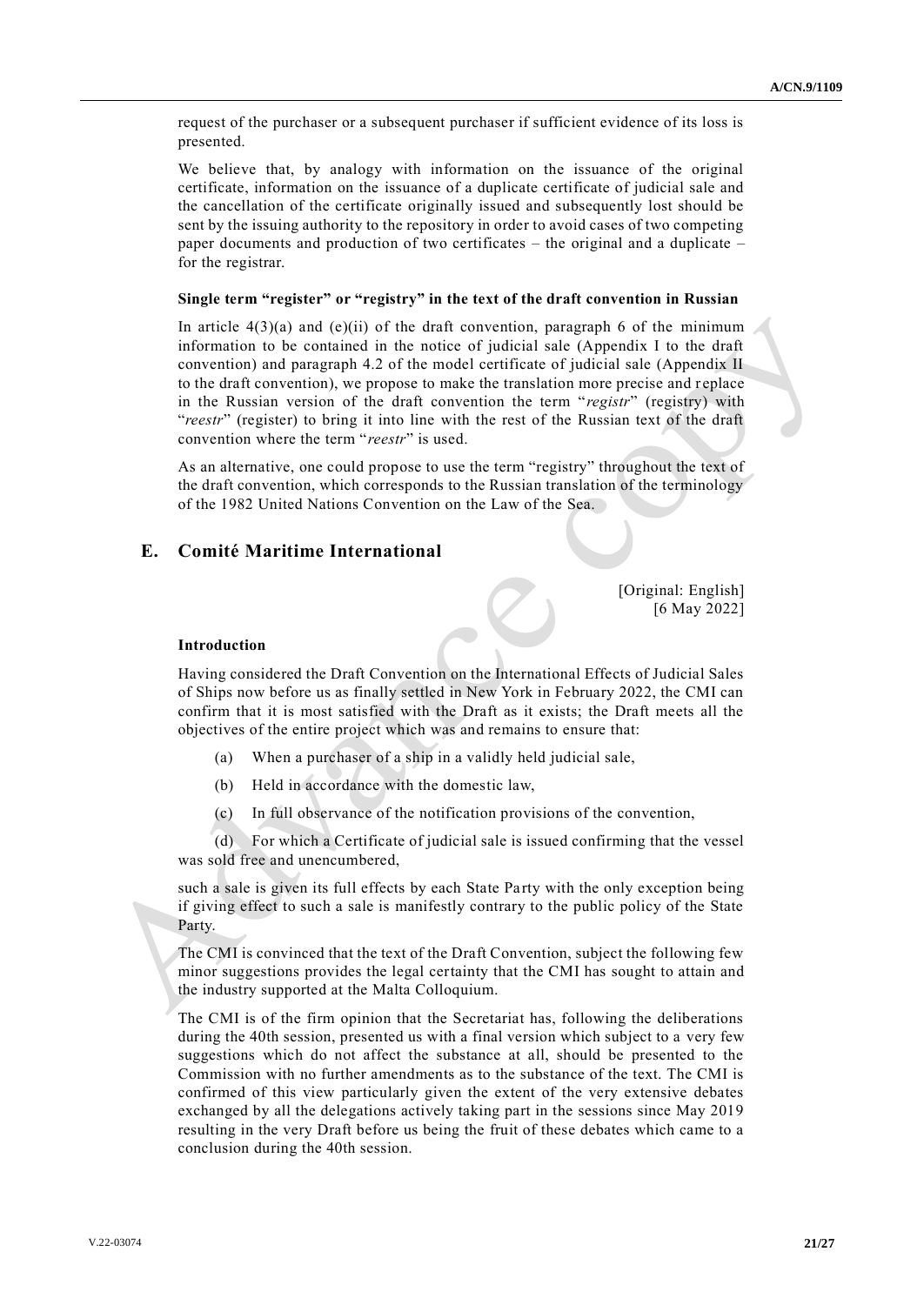### **Preamble, second paragraph**

As the delegates to the 40th session will recall, the entire draft was discussed and deliberated except for the Preamble. The narrative of the Preamble needed to be fine-tuned in line with the draft Convention as agreed and the Secretariat was requested to amend the existing Preamble for this purpose. As a result, and unlike the extensive debate on each article of the Draft Convention, there was no discussion of each and every paragraph in the Preamble.

The CMI has considered the Preamble as amended by the Secretariat and agrees with its content. There are just three recommendations which the CMI would like to make to assist in avoiding any misunderstanding and these are the following:

(a) It is being suggested that the words "secure and" are inserted between the words "to" and "enforce". The CMI believes the insertion of the words "secure and" may well reflect the practice in a number of jurisdictions that judicial sales of ships also serve to secure (or conserve) claims against ships and/or shipowners;

(b) It is also being suggested that the word "maritime" is removed and that the words "against ships and/or shipowners" are added at the end of the line. The CMI feels that these amendments are required to ensure that as has been expressed during the debates, States Parties whose law allows the sales of ships for claims other than maritime claims (such as a number of civil law countries) would not be confused by the wording in the Preamble;

(c) It is also being suggested that the word "a" is inserted before the word "means".

Thus CMI is suggesting that the second paragraph reads as follows:

"*Mindful* of the crucial role of shipping in international trade and transportation, of the high economic value of ships used both in seagoing and inland navigation, as well as the function of judicial sales as a means to secure and enforce maritime claims against ships and/or shipowners,"

#### **Preamble, fourth paragraph**

In view of the fact that the word "charge" is defined and the definition includes "lien" but excludes "mortgages or hypothèques", it is being suggested that the words "lien and" be deleted and the words "and mortgages or hypothèques" be inserted after the word "charge".

The CMI is suggesting that the fourth paragraph reads as follows:

"*Wishing*, for that purpose, to establish uniform rules that promote the dissemination of information on prospective sales to interested parties and give international effects to judicial sales of ships sold free and unencumbered of pre-existing liens and charges and mortgages or hypothèques, including as well as for ship registration purposes"

## **Text of the convention**

Article  $3(1)(a)$ . It is suggested that the word "was" be substituted by the word "is".

Article  $3(1)(b)$ . It is suggested that the word "was" be substituted by the word "is".

Article 4(3)(a). It is suggested that the word "register" be substituted by the word "registry".

Article 7(5). It is being suggested that the word "in" in the first line be substituted by the word "of". And, it is being further suggested that the words "of the" be inserted between the words "registrar of" and "other competent authority". Thus article 7(5) would read:

"Paragraphs 1 and 2 do not apply if a court in of the State of the registrar or of the other competent authority determines under article 10 that the effect of the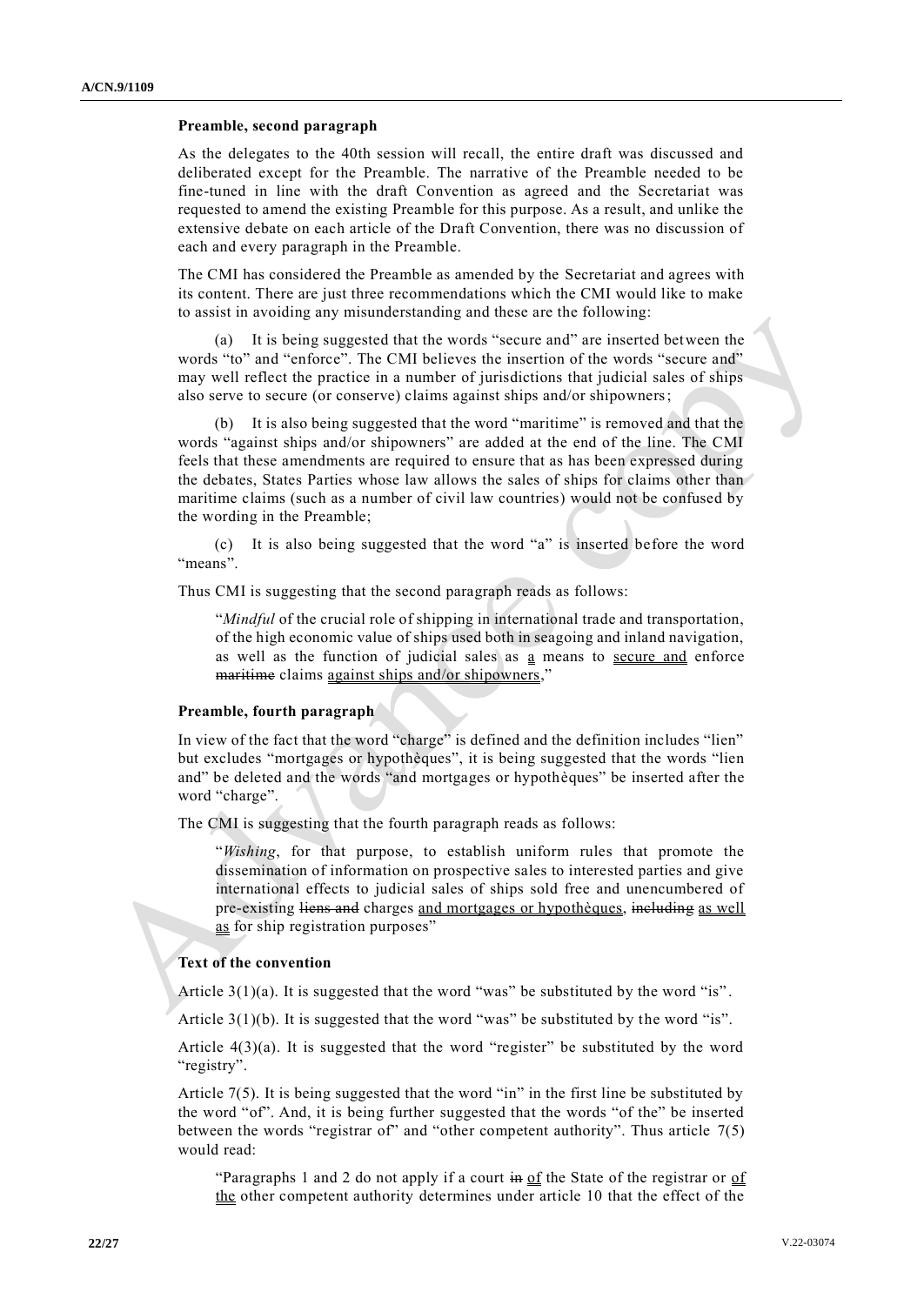judicial sale under article 6 would be manifestly contrary to the public policy of that State."

#### **Square brackets**

Article 17(1): The CMI assumes that this is something that will be considered at the Commission session.

Article 19(1): Subject to the debate during the meeting the CMI would agree to the removal of the square brackets.

Article 20: Subject to the debate during the meeting the CMI is in favour of removing all square brackets.

Articles 21, 22 and 23: With regard to the choice between months and days, this is a matter on which the Secretariat's advice as to the usual terminology in such matters would be helpful.

Article 22(1) and (2): The CMI is in favour of removing the square brackets around the other wording.

## **F. Hague Conference on Private International Law**

[Original: English] [6 May 2022]

#### **Article 13(2)**

The Permanent Bureau (PB) notes the inclusion of the reference to the Convention of 15 November 1965 on the *Service Abroad of Judicial and Extrajudicial Documents in Civil or Commercial Matters* (Service Convention) and understands that the intention of the draft provision is to afford flexibility as to the method used to give notice of the judicial sale under article 4(4). This would allow recourse either to the Service Convention or to other methods of transmission, despite the *prima facie* exclusive character of the Service Convention.

The PB considers that the question of the method of transmission for the notice of judicial sale should be left to the legal framework otherwise applicable to this question and would therefore respectfully suggest that artic le 13(2) be removed from the draft convention. If the States Parties to the Judicial Sales of Ships Convention are also party to the Service Convention, any channel of transmission available under the Service Convention may be used to give notice of the judicial sale (subject to States' declarations). The PB recalls that under the Service Convention, Contracting Parties may conclude additional agreements to permit other transmission channels, in particular direct communication between their respective authorities (Art. 11).

Alternatively, the PB would invite the Working Group to consider a more general formulation of article 13(2) to avoid an express reference to the Service Convention. This could refer to the transmission of the notice of judicial sale, giving States Parties discretion as to the method used. For example:

"2. Without prejudice to article 4, paragraph 4, and taking into account other international conventions, treaties or agreements, a State Party to this Convention may use any method available to it to transmit the notice of judicial sale."

### **Article 20**

The PB notes its concern that the current draft provision could give rise to an unusual situation where only Contracting Parties to the *Convention of 5 October 1961 Abolishing the Requirement of Legalisation for Foreign Public Documents* (Apostille Convention) have the opportunity to require authentication of the certificate of judicial sale. The PB understands there to be a desire within the Working Group to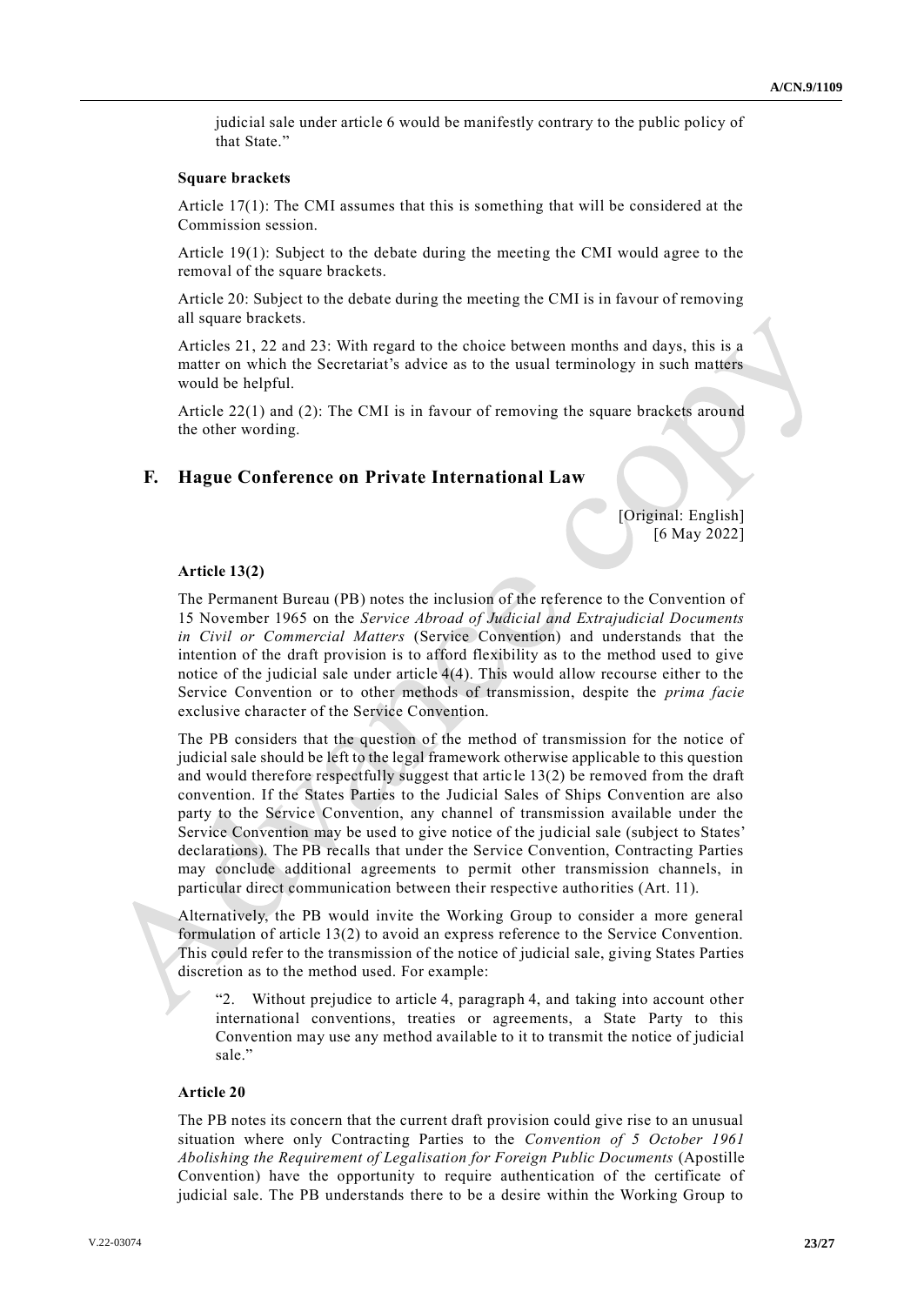further simplify the authentication process, while retaining the option for a State Party to the Judicial Sales of Ships Convention to require an Apostille (if applicable).

In the view of the PB, it would, however, be preferable that the draft convention not make a distinction between legalisation and analogous formalities, such as Apostilles. If the article 7 certificate is exempt from authentication, this exemption should apply equally to legalisation and the issuance of an Apostille; if States Parties to the Judicial Sales of Ships Convention are to be afforded the possibility of nonetheless requiring authentication, this should be whichever authentication is applicable in the circumstances, i.e. legalisation or an Apostille.

As such, with a view to avoiding potential confusion and an imbalance among States Parties to the Judicial Sales of Ships Convention, the PB would respectfully suggest that article 20 be reformulated to allow the default rule in article 5(4) to prevail unless a State declares otherwise:

"[Article 20. Authentication of certificate of judicial sale

1. Notwithstanding article 5, paragraph 4, a State [Party] may declare that its registrar or other competent authority may require that the certificate of judicial sale produced under paragraphs 1 or 2 of article 7 be subject to legalisation or similar formality.

2. A declaration under paragraph 1 shall not affect the application, as between the States concerned, of any international convention, treaty, agreement or applicable law that exempts the certificate of judicial sale from legalization or abolishes or simplifies the formality under that Convention.]"

If the above proposal for reformulation is not acceptable to the Working Group, the PB would nonetheless respectfully invite the Working Group to consider amending the text of the current draft provision to avoid a situation where States which join the Apostille Convention after joining the future Judicial Sales of Ships Convention are unable to make a declaration to ensure the application of the Apostille Convention. In this regard, the PB would suggest removing the text in square brackets in the current draft of article 20(1): "[, at the time of signature, ratification, acceptance, approval or accession,]".

In addition, the Apostille Convention does not enter into force between Contracting Parties when an objection has been raised under its article 12(2). The PB therefore recommends nuancing the language of article 20(1) to reflect this reality, by adding text such as in the following formulation:

"if a certificate of judicial sale produced under paragraphs 1 or 2 of article 7 emanates from another State that is also party to that Convention and the Convention has entered into force between the two States,"

## **G. European Union**

[Original: English] [10 May 2022]

This submission sets out the views of the European Union (EU) and its member States on the draft convention on the international effects of judicial sales of ship as set out in document [A/CN.9/1108](http://undocs.org/A/CN.9/1108) which have been commendably prepared by the UNCITRAL secretariat.

It should be clear that this submission is intended to provide certain considerations in preparation for the 55th Session of UNCITRAL Commission scheduled to take place from 27 June–15 July 2022 in New York, and to respond to the invitation from the UNCITRAL secretariat for written comments.

The European Union and its member States take this opportunity to commend the UNCITRAL secretariat for the outstanding work in encompassing the outcome of the intense discussions of Working Group VI at its fortieth session in the draft convention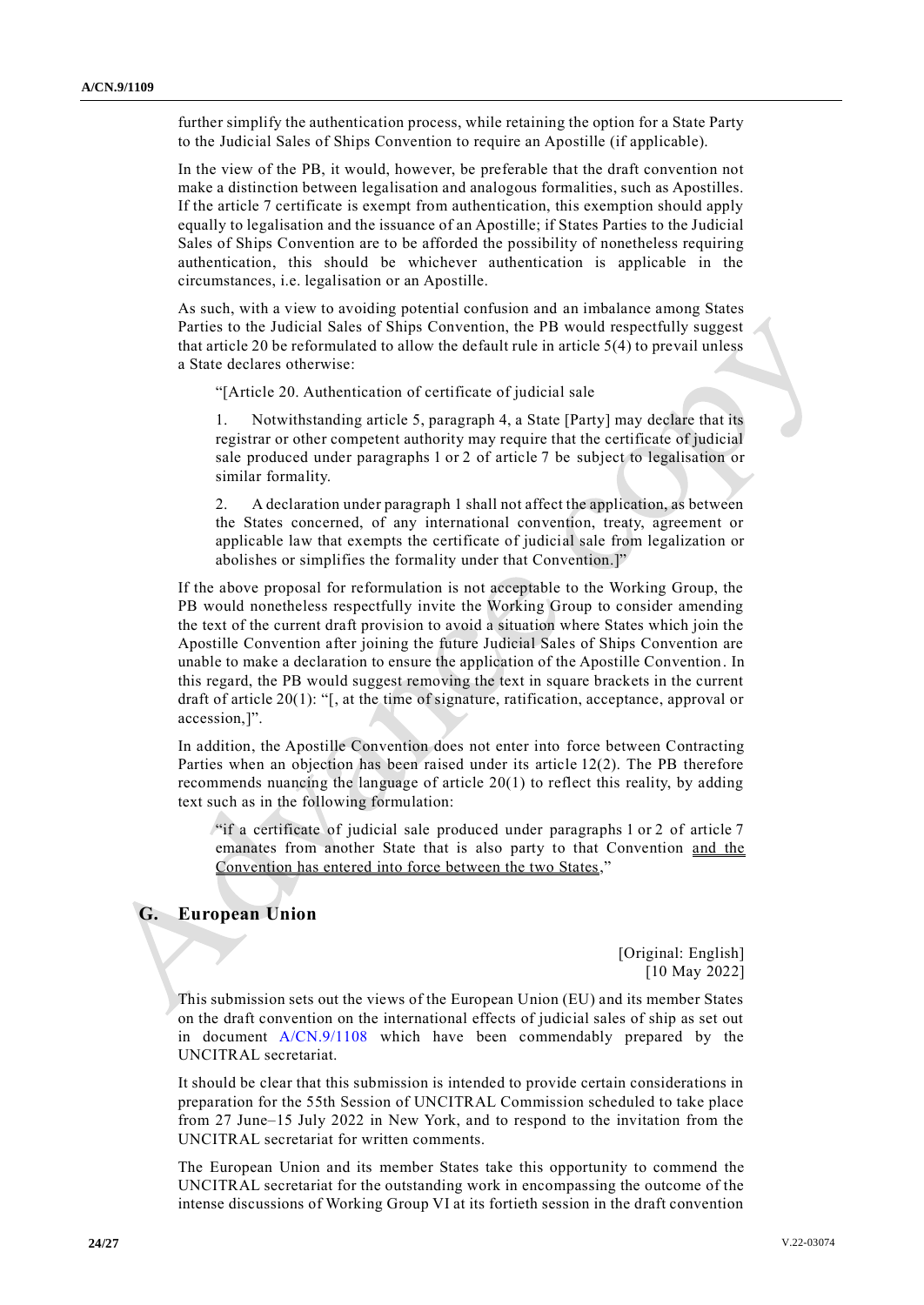as set out in document [A/CN.9/1108](http://undocs.org/A/CN.9/1108) which have been crucial for the formulation of the following comments.

## **Preamble**

The term "judicial" should be added to the fourth paragraph of the preamble:

"Wishing, for that purpose, to establish uniform rules that promote the dissemination of information on prospective judicial sales to interested parties and give international effects to judicial sales of ships sold free and unencumbered of pre-existing liens and charges, including for ship registration purposes,".

## **Article 1 and article 5(2)(b): Consistency in the terminology used in these two provisions**

Article 1 provides that "[t]his Convention governs the effects of a judicial sale of a ship that confers clean title on the purchaser", while article  $5(2)(b)$  reads that "[t]he purchaser acquired clean title". Against this background and for consistency, the terminology used in article  $5(2)(b)$  should be aligned to that of article 1 to read:

"(b) A statement that the purchaser acquired has been conferred clean title to the ship;".

## **Article 4(6): Certified translation**

The European Union recalls its proposal made at the fortieth session that the translation referred to in article  $4(6)$  should be certified  $(A/CN.9/1095, \text{para. } 101)$  $(A/CN.9/1095, \text{para. } 101)$ . At the time, there was broad agreement in the Working Group not to include a certification requirement. While the European Union took good note of the discussion from which it also understood that the language requirement was for the purpose of communicating the notice to the repository, it reiterates that the absence of certification of the translation of the notice of judicial remains problematic for some jurisdictions which might require notified documents to be accompanied by a certified translation if they are not in the official language of the State of judicial sale.

Against this background, article 4(6) should be amended to read:

"6. For the purpose of communicating the notice to the repository, iIf the notice of judicial sale is not in a working language of the repository, it shall be accompanied by a translation into such a working language of the information mentioned in Appendix I*.*"

## **Article 5(2)(e): Consistency in the terminology used in this provision and the Appendices**

At the fortieth session, the Working Group heard that item 3.1 of Appendix II to the draft convention called for the name of the court or other public authority and not its contact details, which responded to concerns about whether a court would be in a position to handle enquiries [\(A/CN.9/1095,](http://undocs.org/A/CN.9/1095) paras. 75 and 103). In the current draft, item 3.1 of Appendix II has been be adapted in the same sense in order to align with item. 3 of Appendix I.

To be consistent and for Appendix II to be in accordance with article 5 (Certificate of judicial sale), article  $5(2)(e)$  of the draft convention should also be aligned to the same terminology used in item 3.1 of Appendix II.

Against this background, article  $5(2)(e)$  should be amended to read:

"(e) The name of the court or other public authority ordering, approving or confirming that conducted the judicial sale and the date of the sale;"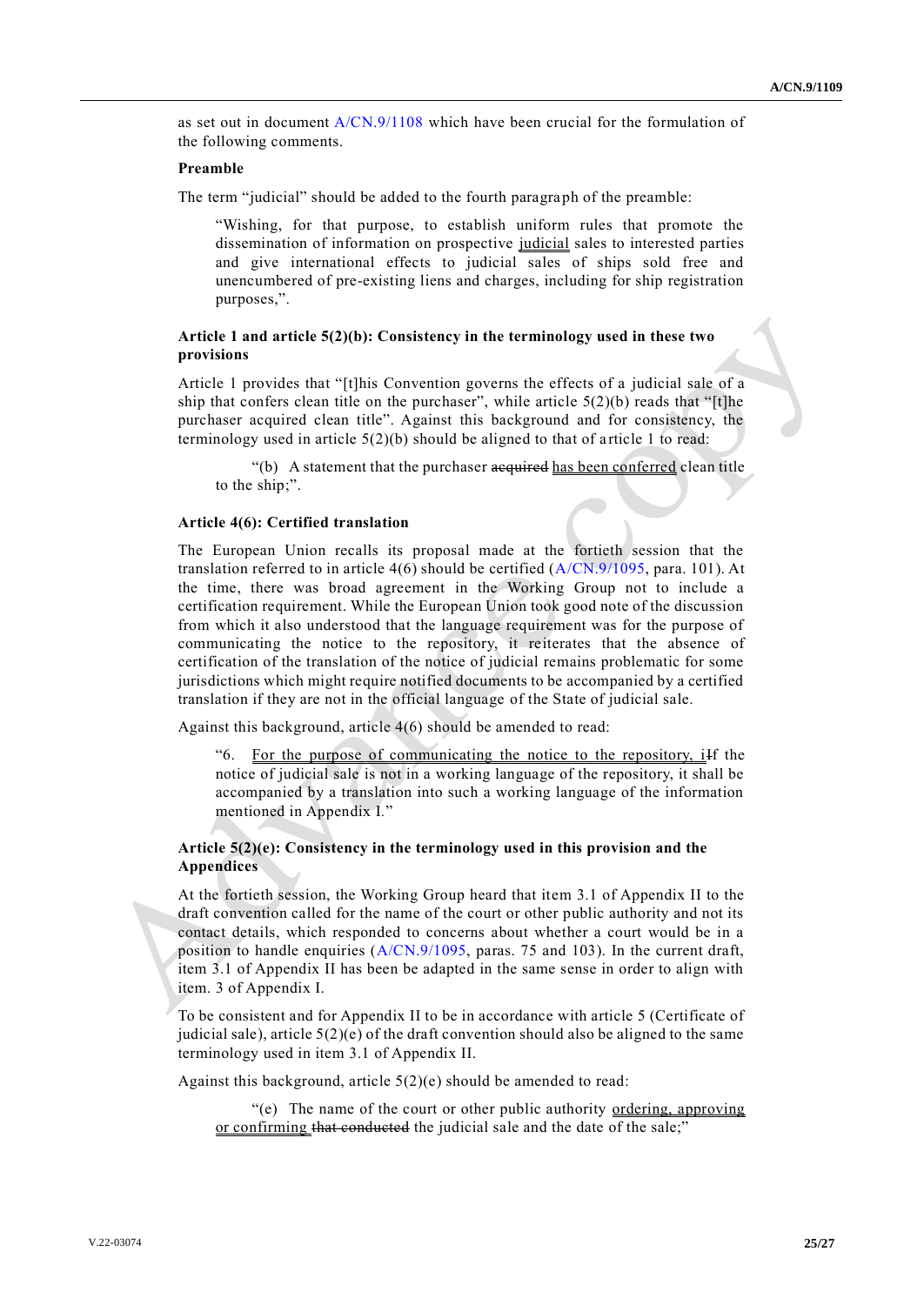## **Article 7**

Recalling the discussion at the thirty-ninth session and the concerns raised about extending the protection of the convention down an unlimited chain of subsequent purchasers [\(A/CN.9/1089,](http://undocs.org/A/CN.9/1089) paras. 34–38) which continued at the fortieth session [\(A/CN.9/1095,](http://undocs.org/A/CN.9/1095) paras. 18–21), the European Union still considers that further clarifications on this matter are needed and specifically in article  $7(1)$ . It is important to ascertain that if a request is made under paragraph 1 or under paragraph 2 of article 7 by a subsequent purchaser, the latter must not only produce the certificate of judicial sale but should also be obliged to produce the necessary documents proving that the ownership to the ship has been transferred from the purchaser to the subsequent purchaser.

Against this background, article 7(1) should be amended to read:

"1. At the request of the purchaser or subsequent purchaser and upon production of the certificate of judicial sale referred to in article 5 or at the request of the subsequent purchaser and upon production of the certificate and further documentation on the transfer of ownership from the purchaser to the subsequent purchaser, the registrar or other competent authority of a State Party shall, as the case may be and in accordance with its regulations and procedures, but without prejudice to article 6:"

### **Article 10: "judicial remedies"**

The future convention should guarantee due process with respect to the judicial sale and ensure that all the affected parties have the opportunity to assert their rights. Additionally, it should afford protection and judicial remedies to good faith creditors, which typically aim at maximizing their claims. As it currently stands, article 9 of the draft convention establishes exclusive jurisdiction in the courts of the State of judicial sale in respect of any claim or application to avoid a judicial sale of a ship conducted in that State. However, this provision (or any other provision) does not provide that a contracting State should be required to provide an effective remedy to aggrieved creditors/parties, nor does article 9 explicitly guarantee the existence of judicial remedies.

Against the foregoing, it should be clearly specified in the draft convention that if the State of judicial sale does not offer judicial remedies in respect of a judicial sale of a ship, the concerned parties do not have legal protection in accordance with Article 10.

Against this background, Article 10 should be amended to read:

"A judicial sale of a ship shall not have the effect provided in article 6 in a State Party other than the State of judicial sale if a court in the other State Party determines that the effect would be manifestly contrary to the public policy of that other State Party, including situations where the specific proceedings leading to the issuance of the certificate are incompatible with fundamental principles of procedural fairness of that other State."<sup>3</sup>

### **Article 14**

**\_\_\_\_\_\_\_\_\_\_\_\_\_\_\_\_\_\_**

In Article 14, it should be clarified that if a State Party gives effect to a judicial sale of a ship conducted in another State under any other international convention, treaty or agreement or under applicable law, this effect shall not be binding for other States Parties but only in this particular State.

Against this background, Article 14 should be amended to read:

"Nothing in this Convention shall preclude any basis for giving effect in one a State Party to give effect to a judicial sale of a ship conducted in another State

<sup>&</sup>lt;sup>3</sup> The proposed amendment to article 10 is inspired by article  $7(1)(c)$  of the Hague Convention on the Recognition and Enforcement of Foreign Judgments in Civil or Commercial Matters.